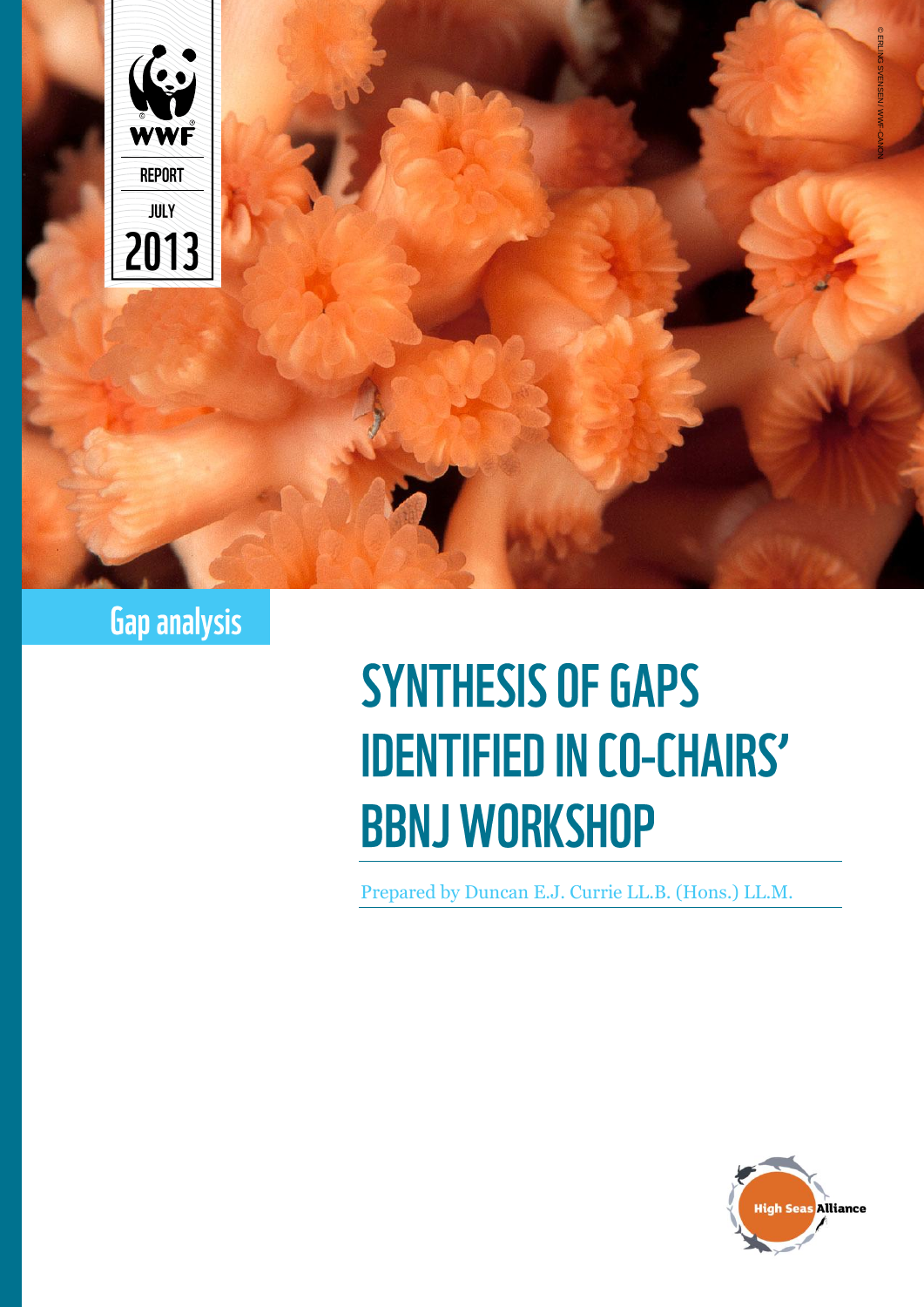# **Synthesis of Gaps Identified in Co-Chairs' BBNJ Workshop Report**

Prepared by Duncan E.J. Currie LL.B. (Hons.) LL.M. July 7, 2013

#### **Contents**

| Capacity Building and Transfer of Marine Technology:                                                                                                                                                                             |
|----------------------------------------------------------------------------------------------------------------------------------------------------------------------------------------------------------------------------------|
| Geographic Origin of Marine Genetic Resources (MGR):<br>$\mathbf{1}$                                                                                                                                                             |
|                                                                                                                                                                                                                                  |
| Impacts 1                                                                                                                                                                                                                        |
| Challenges<br>2                                                                                                                                                                                                                  |
|                                                                                                                                                                                                                                  |
|                                                                                                                                                                                                                                  |
|                                                                                                                                                                                                                                  |
|                                                                                                                                                                                                                                  |
| 7-8. Exchange of information on research programmes regarding marine biodiversity in ABNJ; International                                                                                                                         |
| II. Workshop on conservation and management tools, including area-based management and environmental                                                                                                                             |
|                                                                                                                                                                                                                                  |
|                                                                                                                                                                                                                                  |
|                                                                                                                                                                                                                                  |
|                                                                                                                                                                                                                                  |
|                                                                                                                                                                                                                                  |
|                                                                                                                                                                                                                                  |
|                                                                                                                                                                                                                                  |
| 8. Exchange of information on research programmes regarding marine biodiversity in areas beyond national<br>jurisdiction; international cooperation and coordination; capacity building and the transfer of marine technology 15 |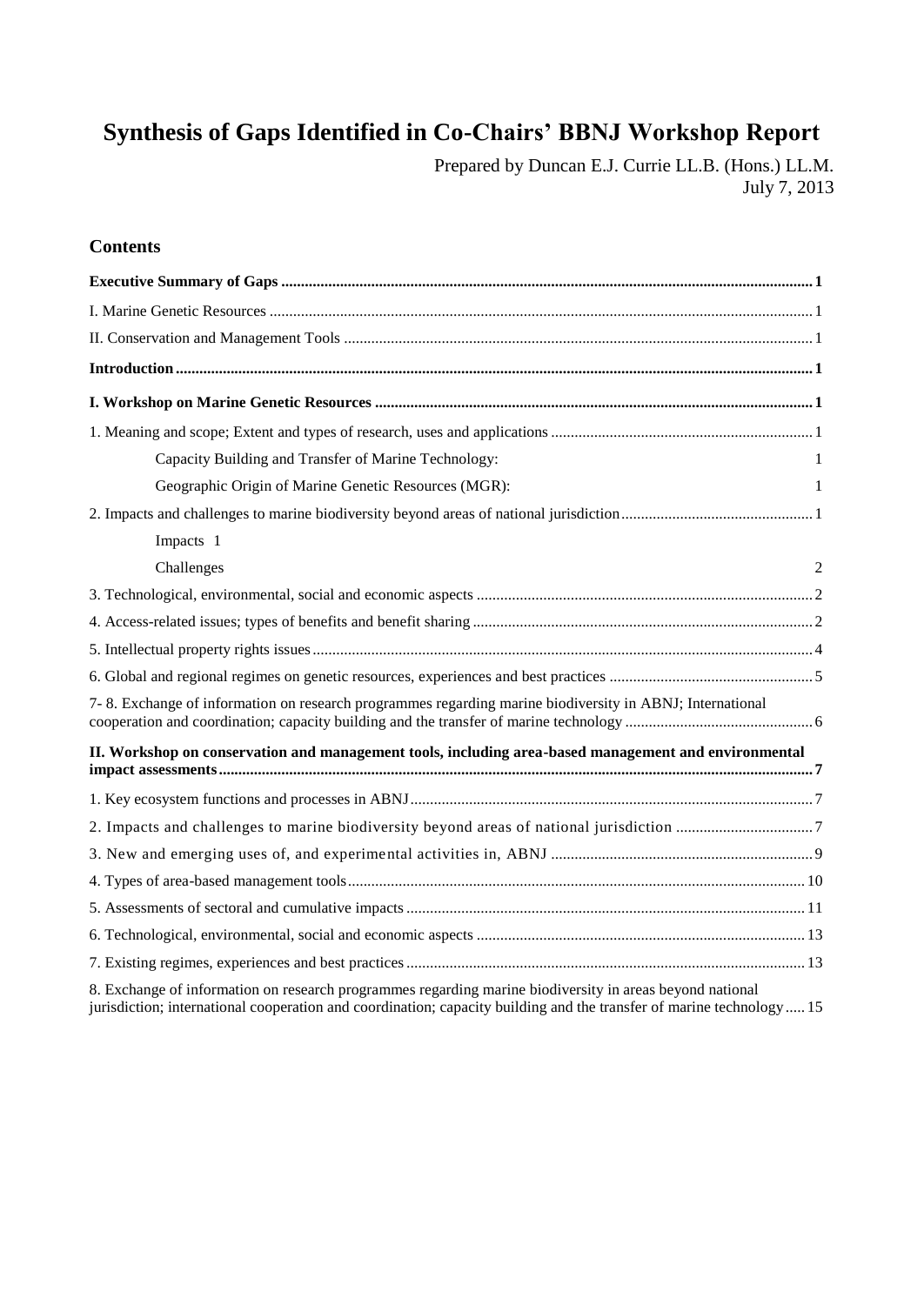# <span id="page-2-0"></span>**Executive Summary of Gaps**

This is a brief summary of gaps identified in the two May BBNJ workshops.<sup>1</sup> The summary is intended to be brief and informative, and as such is not exhaustive. Please refer to the co-chairs' report for full information.

# <span id="page-2-1"></span>**I. Marine Genetic Resources**

There is a need for fair and equitable and physical access to ABNJ, access to samples and data<sup>2</sup> and the ability to use the resources,<sup>3</sup> as well as capacity building and transfer of technology in scientific research, access to marine genetic resources (MGRs) and development of MGRs, including molecular biology and oceanographics skills.<sup>4</sup>

Also needed is geographical origin of MGRs in patent applications,<sup>5</sup> funding mechanisms,<sup>6</sup> improved collaboration between countries.<sup>7</sup> Baseline information is missing,<sup>89</sup> and monitoring of loss of MGRs is needed.<sup>10</sup>

Environmental impact assessments (EIAs) and strategic environmental assessments (SEAs) are rarely undertaken concerning MGRs. Cumulative impact assessment is difficult.<sup>11</sup> Funding of research projects<sup>12</sup> and access to samples is difficult.<sup>13 14</sup>

It is difficult to trace where MGRs originated from. Impediments posed by patent law including patent trolls<sup>15</sup> and thickets.<sup>16</sup> Patenting needs to be practised responsibly by ensuring that patents do not exclude others from using the materials.<sup>17</sup>

The disclosure of the origin of genetic resources is often not required.<sup>18</sup> Checkpoints ae needed to determine geographical origin including (1) the stage at which a product is approved for commercialization or (2) in the context of a material transfer agreement.<sup>19</sup>

Improved conservation of marine biodiversity in ABNJ is needed.<sup>20</sup> There can be adverse impacts on the marine environment attributable to the lack of a coordinated management approach in  $ABNJ<sup>21</sup>$  such as potential cumulative adverse impacts on seamounts resulting from cobalt-crust mining combined with fisheries bottom trawling. $22$ 

# <span id="page-2-2"></span>**II. Conservation and Management Tools**

The impacts of impacts of overfishing, climate change and ocean acidification need to be addressed. Fishing is currently the main threat to marine biodiversity in ABNJ. There are particular concerns over the impacts of bottom fisheries.<sup>23</sup><sup>24</sup>

#### **Marine Science**

There is no centralized data repository for the results of research in ABNJ.<sup>25</sup> We need to increase South-South cooperation, including in relation to MGR.<sup>26</sup> Further scientific research in ABNJ is needed to fill data gaps. $27$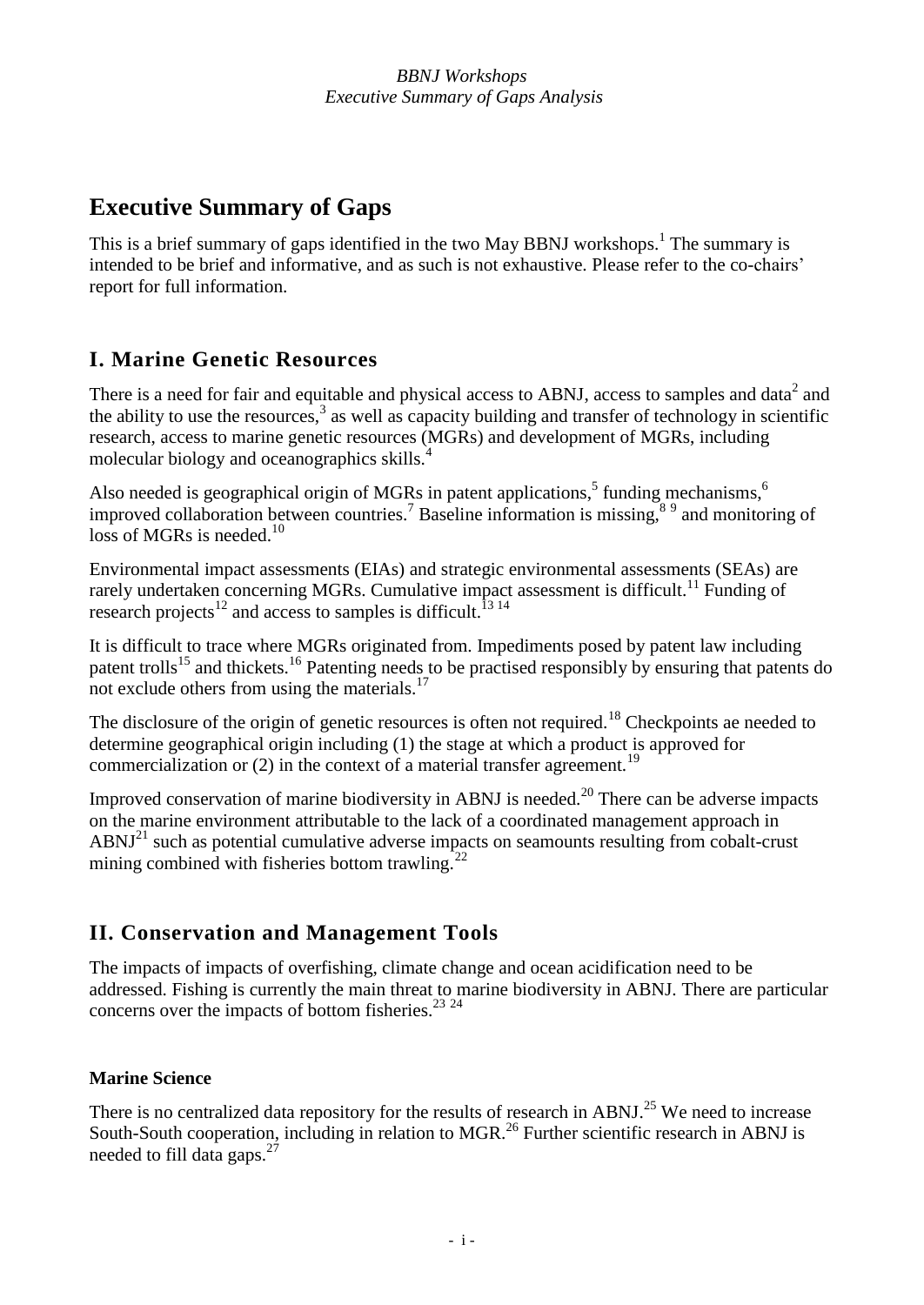#### *BBNJ Workshops Executive Summary of Gaps Analysis*

#### **RFMOs**

RFMOs need to be strengthend and need to expand mandates to apply ecosystem approaches, including biodiversity considerations, $^{28}$  and need to conduct performance reviews, share best practices, improve monitoring and surveillance, and improve transparency and accountability of RFMOs.<sup>29</sup> There is a need to consider the impacts of fishing on non-target species and other human activities on fisheries productivity when adopting management measures.<sup>30</sup> Increased political will of member States is needed.<sup>31 32</sup> Subsidies and overcapacity need to be addressed.<sup>33</sup>

Better implementation of bottom fishing commitments is needed, including through the protection of habitats and the establishment of area closures.<sup>34 35</sup> It is necessary to prevent cumulative impacts and manage user conflicts,  $36$  and to develop cross-sectoral integrated management approaches.  $37$ 

#### **Ecologically or biologically significant marine areas (EBSAs)**

Systematic assessments, improvements in data quality and increased scientific research,<sup>38</sup> and the sharing data and expertise across sectors are needed.<sup>39</sup> Also necessary is collaboration between the process to identify EBSAs and the Regular Process,<sup>40</sup> capacity-building and increased political awareness. 41

#### **New and emerging uses of, and experimental activities in, ABNJ**

Conflicting existing uses of ABNJ such as fishing, seabed mining and the laying of submarine cables need to be addressed.<sup>42</sup> The impacts need to be addressed by conducting cross-sectoral environmental impact assessments.<sup>43</sup> There is also a need to share information and data,<sup>44</sup> to address the governance of climate-related geo-engineering,<sup>45</sup> and to establish the responsibility of States for activities in ABNJ, especially concerning rogue States.<sup>46</sup>

#### **Area-Based Management Tools**

An implementing agreement to UNCLOS is needed so as to legally bind non-parties to regional organizations to respect the measures adopted by regional organizations.<sup>47</sup>

The lack of regional agreement or action in a particular region should not prevent anyone from taking appropriate management measures. If a conclusion is reached at the global level that some protective measures are required but no action is taken at the regional level, such measures should be capable of being adopted at the global level.<sup>48</sup> Also necessary is a mechanism to report entry into, and exits from, protected areas.<sup>49</sup> It is important to be transparent and to take better account of the interests of, and the need for involvement by, developing countries.<sup>50</sup>

#### **Environmental and Strategic Impact Assessments (EIA & SEA)**

The assessment of cumulative impacts is needed because of the interplay between different impacts,  $51$  and address the aggregate impacts of human activities.  $52$  Independent verification of EIAs conducted in ABNJ is needed and verification capacity needs to improve.<sup>53</sup> Trigger points for requiring EIAs need to be found.<sup>54</sup> Better implementation of soft-law and existing instruments is  $\frac{1}{2}$  and  $\frac{1}{2}$  and it is good practice to identify relevant stakeholders<sup>56 57</sup> to help monitoring and to create an incentive for compliance.<sup>58</sup>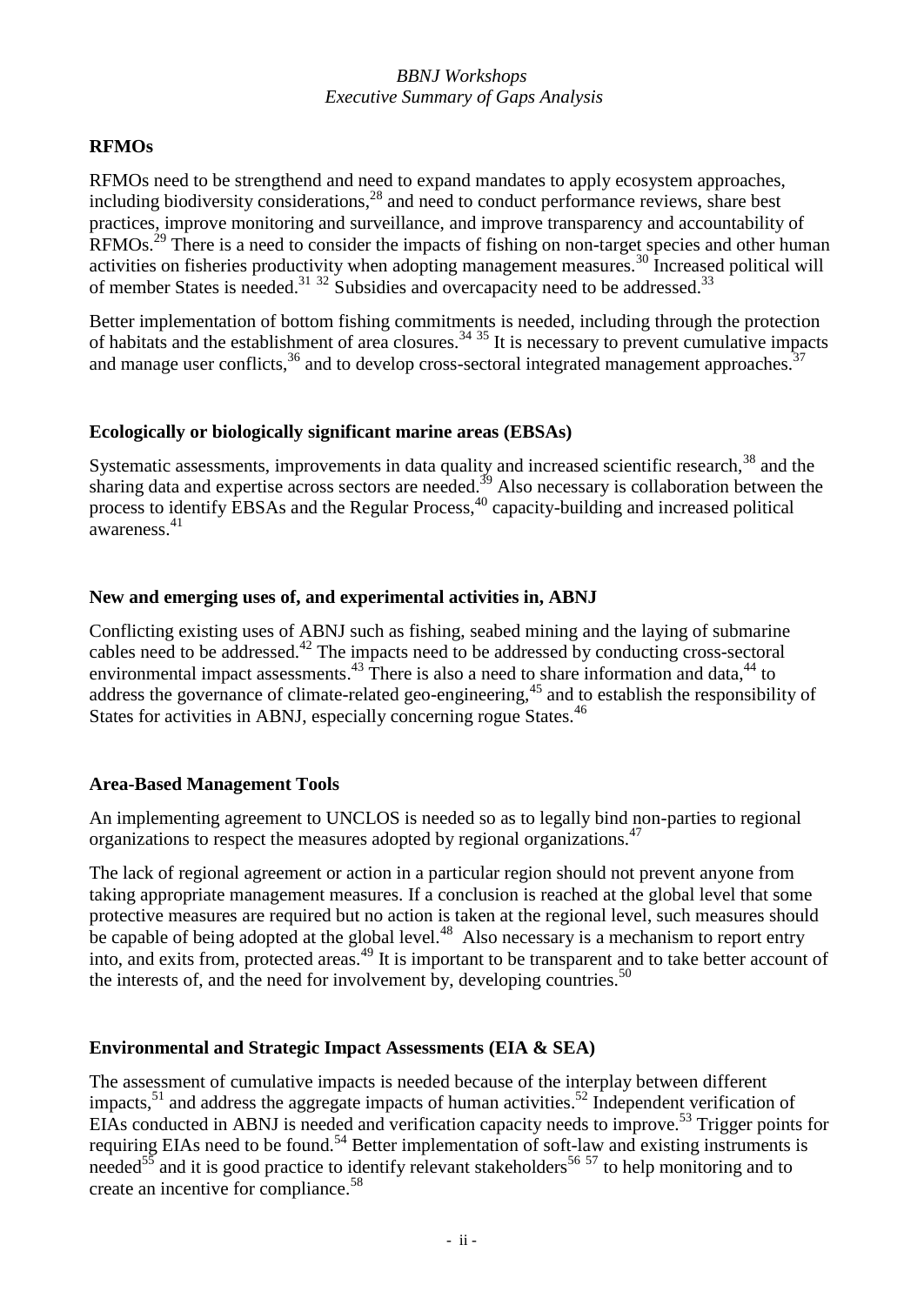#### *BBNJ Workshops Executive Summary of Gaps Analysis*

We need to establish representative networks of MPAs by 2020, linking this goal with other efforts to address impacts on the marine environment and the provision of ecosystem services.<sup>59</sup> Important are large areas to support ecosystem processes in the open oceans, bioregionalization,<sup>60</sup> and mobile MPAs for pelagic species.<sup>61</sup> It is nessary to build regional capacity, including for monitoring and the conduct of impact assessments.<sup>62</sup> Ecosystem considerations need to be taken into account,<sup>63</sup> and we need better collaboration between EBSA and VME assessments through the input of science across sectors, including a bottom-up contribution.<sup>64</sup>

#### **Overall Gaps**

It is necessary to address potential conflicting uses of ABNJ, such as bottom fishing activities and seabed mining, and coordination among competent bodies,<sup>65</sup> cross-sectoral co-ordination among sectoral bodies, and we need to address all activities impacting marine biodiversity in ABNJ, as well as issues of competing jurisdictions and uses, and cumulative effects of, current and future activities.<sup>66</sup> There needs to be co-ordination of the implementation of measures at the sectoral and regional levels.<sup>67</sup>

There is a need for an overarching legally-binding mandate and framework setting out goals and purposes,<sup>68</sup> and for an instrument that would provide for integrated MPAs in ABNJ,<sup>69</sup> and which would provide international support for areas in need of protection, complemented by measures adopted at the regional level.<sup>70</sup> Also needed is improved compatibility of measures in ABNJ.<sup>71</sup>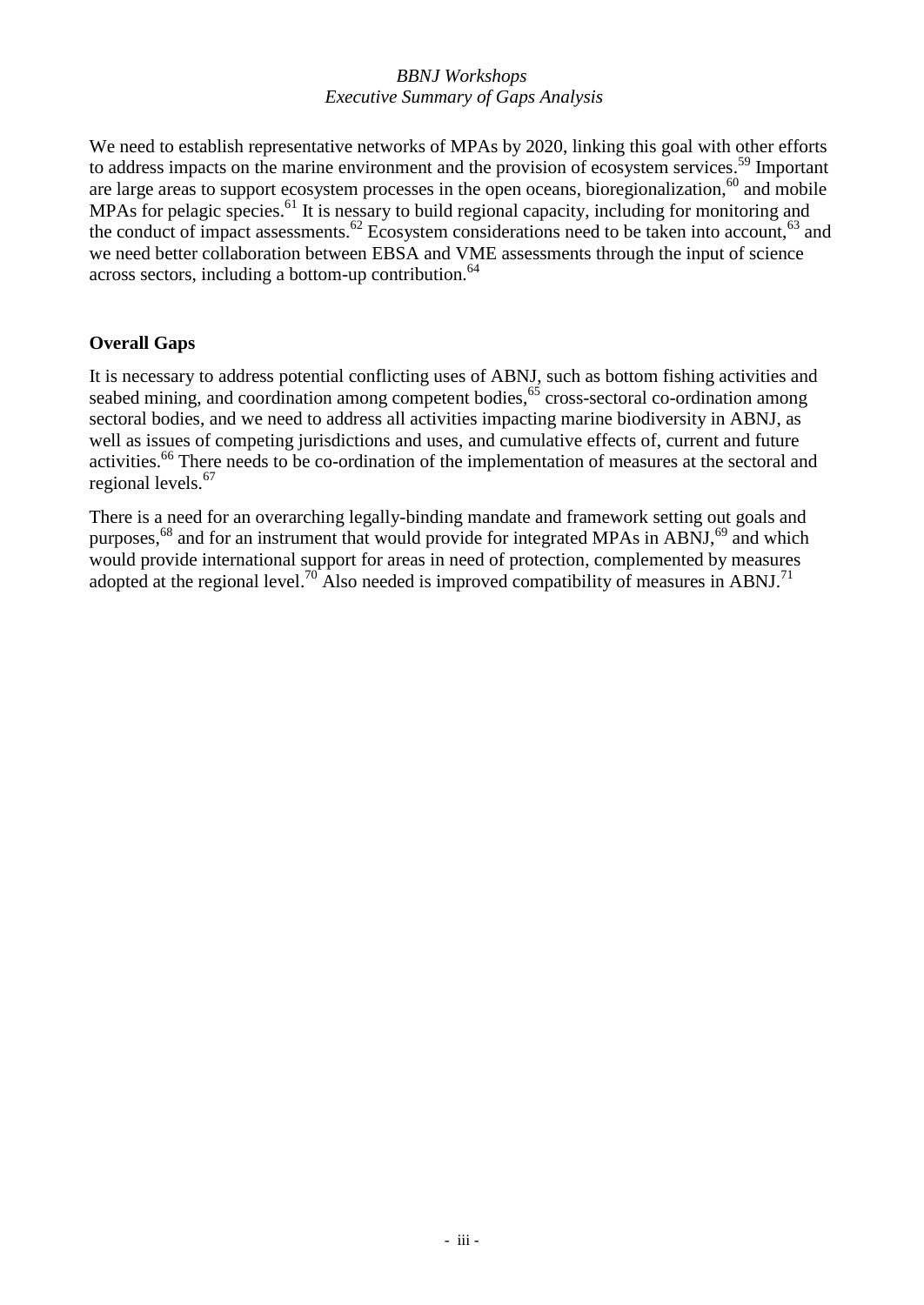# **Synthesis and Summary of Gaps Identified in Co-Chairs' BBNJ Workshop Report**

# <span id="page-5-0"></span>**Introduction**

This report highlights gaps and issues identified in the Co-Chairs' Report of the two BBNJ Workshops held from  $2-3$  May and  $6-7$  May  $2013$ .<sup>1</sup> It is intended to help those delegates who could not attend the workshops to gain an understanding of the workshop proceedings, and as an *aide memoire* for all those who did attend. The emphasis is on making the issues discussed in the workshops accessible, clear and understandable, and reference should be made to the full report for more complete details.<sup>2</sup>

# <span id="page-5-1"></span>**I. Workshop on Marine Genetic Resources**

#### <span id="page-5-2"></span>**1. Meaning and scope; Extent and types of research, uses and applications**

#### <span id="page-5-3"></span>**Capacity Building and Transfer of Marine Technology:**

- There is a need for **capacity-building** and **transfer of marine technology** to level the playing field with regard to scientific research related to marine genetic resources  $(MGRs)<sup>3</sup>$
- **Collaboration** between developed and developing countries is mostly carried out on a small-scale, and often consists of *ad hoc* activities on a bilateral basis.<sup>4</sup>

#### <span id="page-5-4"></span>**Geographic Origin of Marine Genetic Resources (MGR):**

- Patent documents lack available information on the exact **geographical origin** of marine genetic resources used in the development of an invention.<sup>5</sup>
- It is often **impossible to establish which patents** related to inventions based on MGR from areas beyond national jurisdiction (ABNJ).<sup>6</sup>

## <span id="page-5-5"></span>**2. Impacts and challenges to marine biodiversity beyond areas of national jurisdiction**

#### <span id="page-5-6"></span>**Impacts**

**Fishing:** Fishing, in particular overfishing, is **a primary source of negative impacts** on marine genetic resources, including through reduction of fish populations, removal of top predators and over extraction of biomass. Seamounts, which are habitats for species, as well as coral and the sediments of the ocean floor are affected by destructive fishing practices, including trawling, as well as by drilling.<sup>7</sup>

**Mining: Microbes** play an important role in ecosystem functioning, including by **regulating the climate**, the **absorption of methane** before it is released into the atmosphere, as well as in **bioremediation**. <sup>8</sup> **Mining** would have **negative impacts on the unique bacteria and microbes** found in ocean floor sediments as well as on various vent species which occur in narrow corridors in the oceans.<sup>9</sup>

**Ocean Acidification and Climate Change:** Ocean acidification and water temperature rise are **affecting genetic diversity**. However, these are difficult to address as they are not localized but take place on a global scale. $10$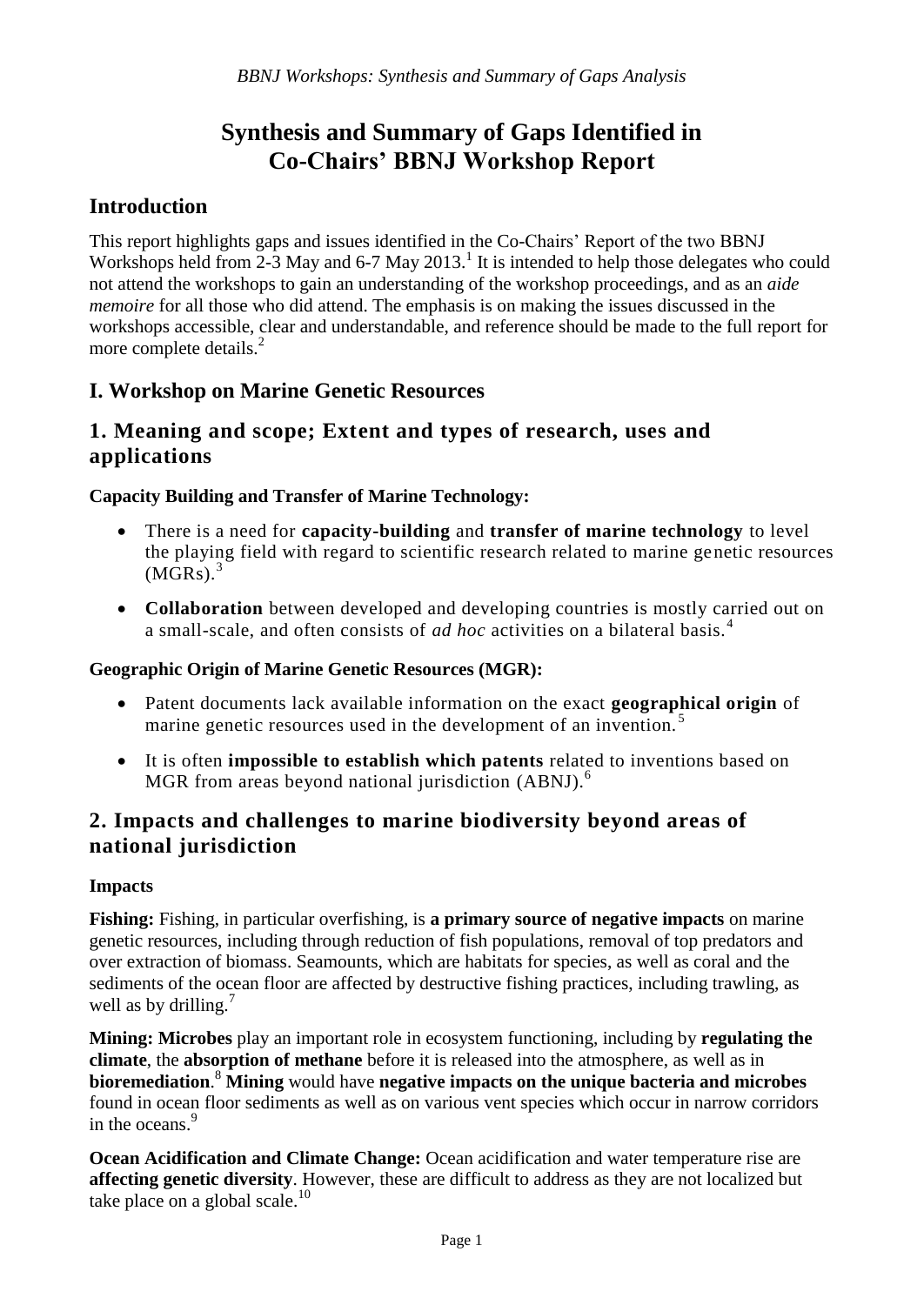#### <span id="page-6-0"></span>**Challenges**

- **•** Genetic loss could often take place **unnoticed**.<sup>11</sup>
- **Research** is needed for **measurements that would allow assessing how much of the catch should be preserved in order to preserve marine genetic diversity.** This is not currently being carried out. Baseline information to prevent collapse of stocks and to promote recovery is needed.<sup>12</sup>
- **Temporary catch limits** could be used to preserve marine genetic diversity.<sup>13</sup>
- **Baseline information would also help to assess the impacts of seabed mining** before mining licenses are granted. The International Seabed Authority (**ISA**) has a possible role with respect to marine genetic resources.<sup>14</sup>

#### <span id="page-6-1"></span>**3. Technological, environmental, social and economic aspects**

- There are **limitations** in **oceanographic skills and molecular biology**, and **high costs** of research and development related to marine genetic resources.<sup>15</sup>
- It is **difficult to identify the geographic areas of origin of marine genetic resources** used in patented inventions, with the possible exception of the high ratio of patents related to organisms from hydrothermal vents.<sup>16</sup>
- **Incentives** are needed to **improve capacity-building and access to resources**, in particular in relation to oceanographic tools and molecular technologies.<sup>17</sup> Participation is needed in in research cruises, exchange programmes and patent pools.<sup>18</sup>
- **A funding mechanism** example is UNITAID, which supports the Medicines Patent Pool, whereby pharmaceutical patent holders voluntarily license their drug to other drug manufacturers in exchange for royalty payment.<sup>19</sup>
- **Impacts** range from minimal to non-existent when the size of the samples is small and the collection is a one-off event. Impacts could increase if repeated collections or great quantities of samples are necessary. Impacts are also more likely when targeted organisms are rare, have a restricted distribution, or are located in pristine or sensitive environments. **Sometimes harvesting** rather than sampling is involved where bulk processing is undertaken e.g. krill or Sargasso weed.<sup>20</sup>
- Suggestion for development of voluntary **codes of conduct.**<sup>21</sup>
- **Environmental impact assessments** and **strategic environmental assessments** are **rarely undertaken** in connection with research related to marine genetic resources, which made it difficult to assess **cumulative impacts**. 22

#### <span id="page-6-2"></span>**4. Access-related issues; types of benefits and benefit sharing**

- **Difficulty of identifying partners** for benefit-sharing arrangements for marine genetic resources in ABNJ compared to the bilateral approach that existed for genetic resources within national jurisdiction.<sup>23</sup>
- **Non-monetary benefits** could be shared with all States through the allocation of those benefits towards addressing global issues, such as climate change. $^{24}$
- Diffuse **societal benefits** can be had from increased scientific knowledge. **Partnerships** are examples of sharing of non-monetary benefits, but often created on the basis of informal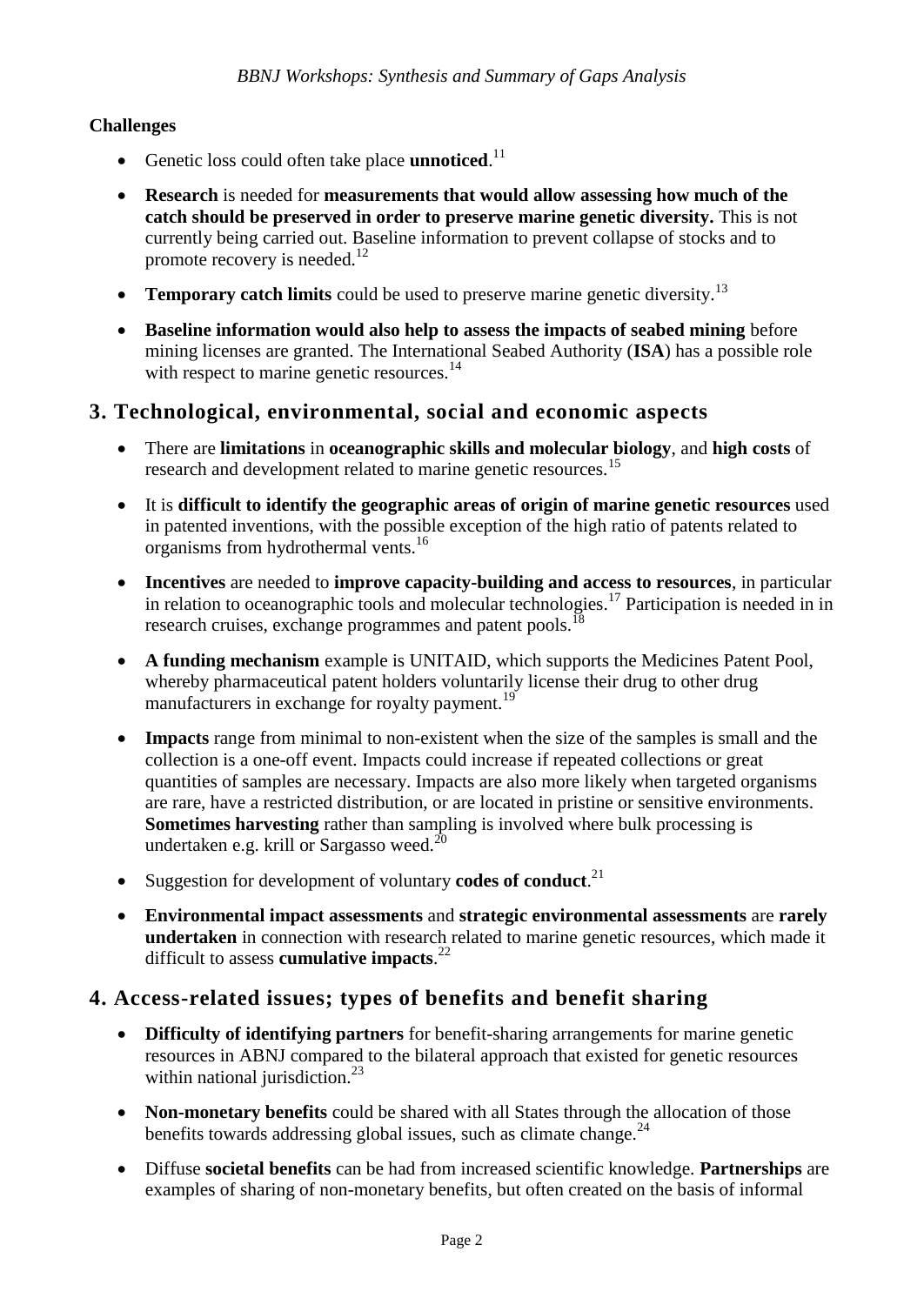personal contacts between researchers in various countries and academic institutions, since identifying the responsible entity in a governmental structure could sometime be difficult.<sup>25</sup>

- The FAO International Treaty on Plant Genetic Resources for Food and Agriculture (**ITPGRFA**) is an example of **multilateral benefit-sharing** which included the possibility of monetary and non-monetary benefits, such as the **funding of research projects** and **access to samples**. <sup>26</sup> Sharing of monetary benefits through a public trust fund is envisaged under the Nagoya Protocol.<sup>27</sup>
- A number of provisions of **UNCLOS**, including the general provisions related to marine scientific research, embody some aspect of benefit sharing<sup>28</sup> but the regime established for the Area is a good example of such aspects under UNCLOS.<sup>29</sup>
- Under **Norwegian** law, **a permit is required** for marine samples to be taken from areas within national jurisdiction and for samples to be taken by Norwegian nationals from ABNI.<sup>30</sup>
- There are difficulties in **tracing** where MGRs originate from.<sup>31</sup> Access agreements need to be understandable by, and respect the jurisdiction and sovereignty of, the coastal States concerned.<sup>32</sup> Developing States could benefit from the example of access agreements developed in other sectors, including the forest sector.<sup>33</sup> They could **share patent rights** with developing coastal States.<sup>34</sup> Whereas patents are usually only held by those who made a discovery, the **benefits arising out of the use** of such patents could be shared.<sup>35</sup>
- Both **public and private funds** contributed to scientific research leading to the development of pharmaceutical products.<sup>36</sup> A large part of the costs are born by the private sector as States usually provided funding for an initial short- to medium phase and the pharmaceutical sector usually bore the cost for longer-term research.<sup>37</sup> Universities defined the research agenda and if no useful compound emerged for future applications, researchers would continue their basic research projects.<sup>38</sup> **Accidental discoveries** are more likely made by **academia** than by industry.<sup>39</sup>
- **Large commercial profits from MGR** are **rare**, but the **future potential** of marine genetic resources is significant and is **expected to increase**, in particular for microorganisms.<sup>40</sup>
- **Benefits for industrial uses** would become **available more quickly** in light of the fewer tests necessary for industrial uses compared to those required for pharmaceutical uses.<sup>41</sup>

#### **Definitions of bioprospecting and marine scientific research:**

- **All activities of research** in the marine environment qualified as **marine scientific research** under UNCLOS.<sup>42</sup>
- **Bioprospecting is not defined** in UNCLOS and the proposed definitions of bioprospecting left out part of the activities carried out on board ships by research institutions in the context of pure research which does not necessarily search for genes.<sup>43</sup>
- The **distinction between pure and applied research** is **not always clear-cut**. <sup>44</sup> The nature of bioprospecting is to look for commercially valuable compounds.<sup>45</sup>
- Most of the material collected is the result of **academic research.**<sup>46</sup>
- Shifts in the strategies of **companies** had occurred whereby these companies had reduced their own research activities and are, instead, **buying licenses and lead compounds** from smaller academic groups and companies.<sup>47</sup>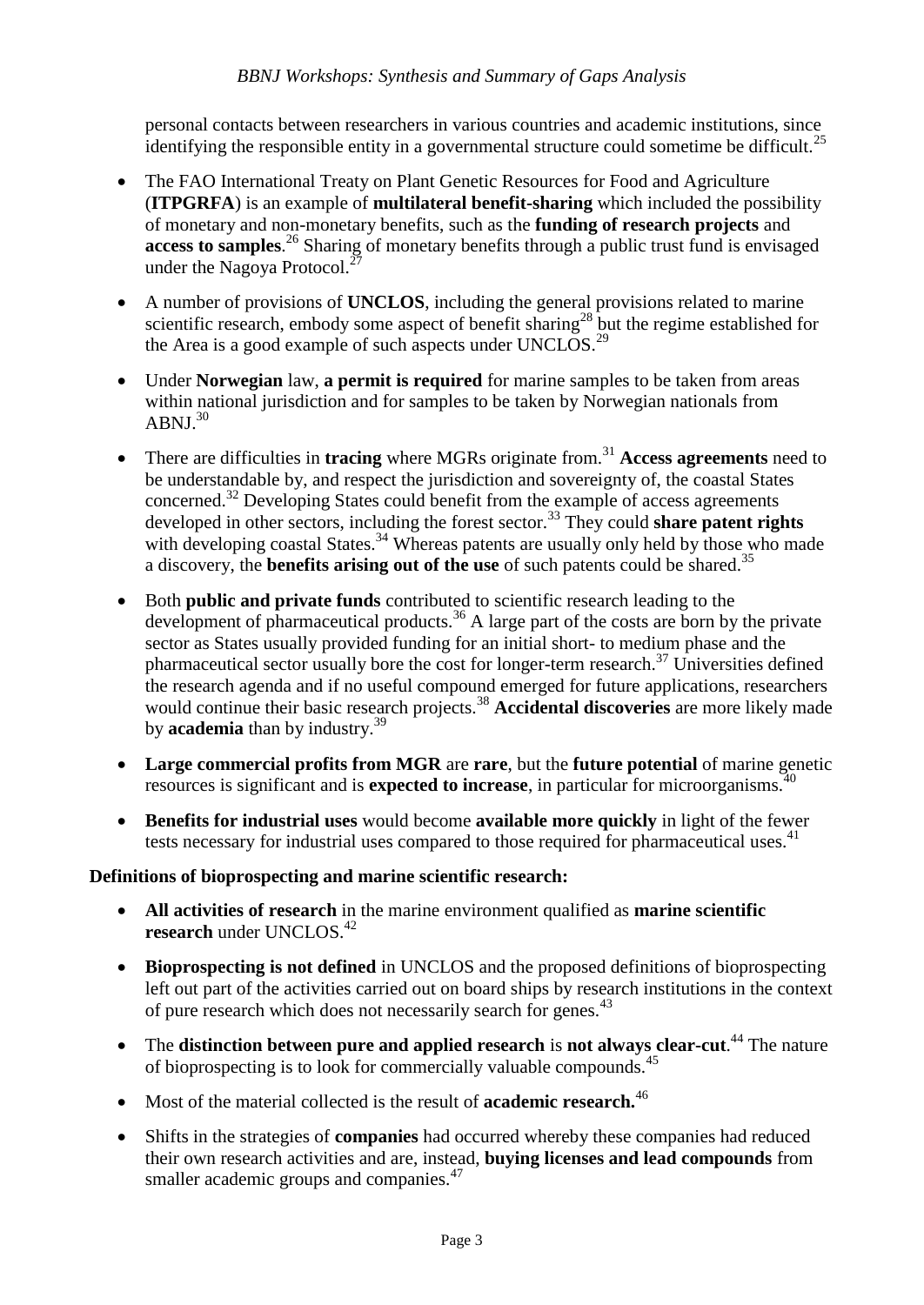# <span id="page-8-0"></span>**5. Intellectual property rights issues**

- Patent trolls<sup>48</sup> and thickets<sup>49</sup> impede innovation.<sup>50</sup>
- There is a need to develop **benefit sharing mechanisms** that avoid these practices.<sup>51</sup>
- There is a possibility of using **open innovation approaches** that would particularly benefit developing countries. $52$
- Industry interest in a system that led to **advances in technology without the challenges** associated with the patent system.<sup>53</sup>
- The **ultimate goal** of research on genetic resources is the development of **novel processes and products** or the **improvement of existing ones**, so the question of the role played by patents in the context of benefit sharing is of paramount importance to countries that could not conduct marine research on their own.<sup>54</sup>
- There is a question how countries that do not have the necessary **capabilities** could ensure that the TRIPS  $\Delta$ greement<sup>55</sup> and discussions related to oceans could support each other. The further extension of the **transition period** under Article 66.1 of the TRIPS Agreement for Least-Developed Country Members was under discussion before the TRIPS Council.<sup>56</sup> The transition period may provide an environment under which these countries may develop their own capacity.<sup>57</sup>
- Re **patentability:** Often only genetically modified microorganisms are patentable<sup>58</sup> but patents are regulated differently under different domestic intellectual property law systems and some jurisdictions allow for the organisms in their natural state to be patented.<sup>59</sup>
- When the same genetic material is found in multiple national jurisdictions, benefit sharing takes place according to the CBD definition of "country of origin". With regard to marine genetic resources of ABNJ, an understanding of what constituted the "**country of origin**" may be required.<sup>60</sup>
- How to allocate responsibility for **benefit sharing between research institutions** which conduct research expeditions in ABNJ, and those which later develop commercial applications?<sup>61</sup> While most research cruises are sponsored by States, the results of the research and derivatives may be handled by private enterprises and researchers, and the users of the resources are not necessarily those that had sourced the organism.
- The **allocation of benefits** could be addressed **before** the **commercialization** process, in contracts between the research institutions and the entities which subsequently carried out the commercial development, especially when the research institutions are aware that commercialization would ensue. But this may not always be possible since commercial development by the private sector could be based on the findings of an academic publication without the prior knowledge or agreement of the academic entity.<sup>62</sup>
- Concerning **mapping the origin** of MGRs: geo-referencing based on species named in patents is useful, although not entirely reliable.<sup>63</sup> Studies are needed to determine whether the State institutions sponsoring research cruises are also those who had filed for the patents.<sup>64</sup>
- Under the patent laws of certain States, the **disclosure of the origin** of genetic resources is **not required**. 65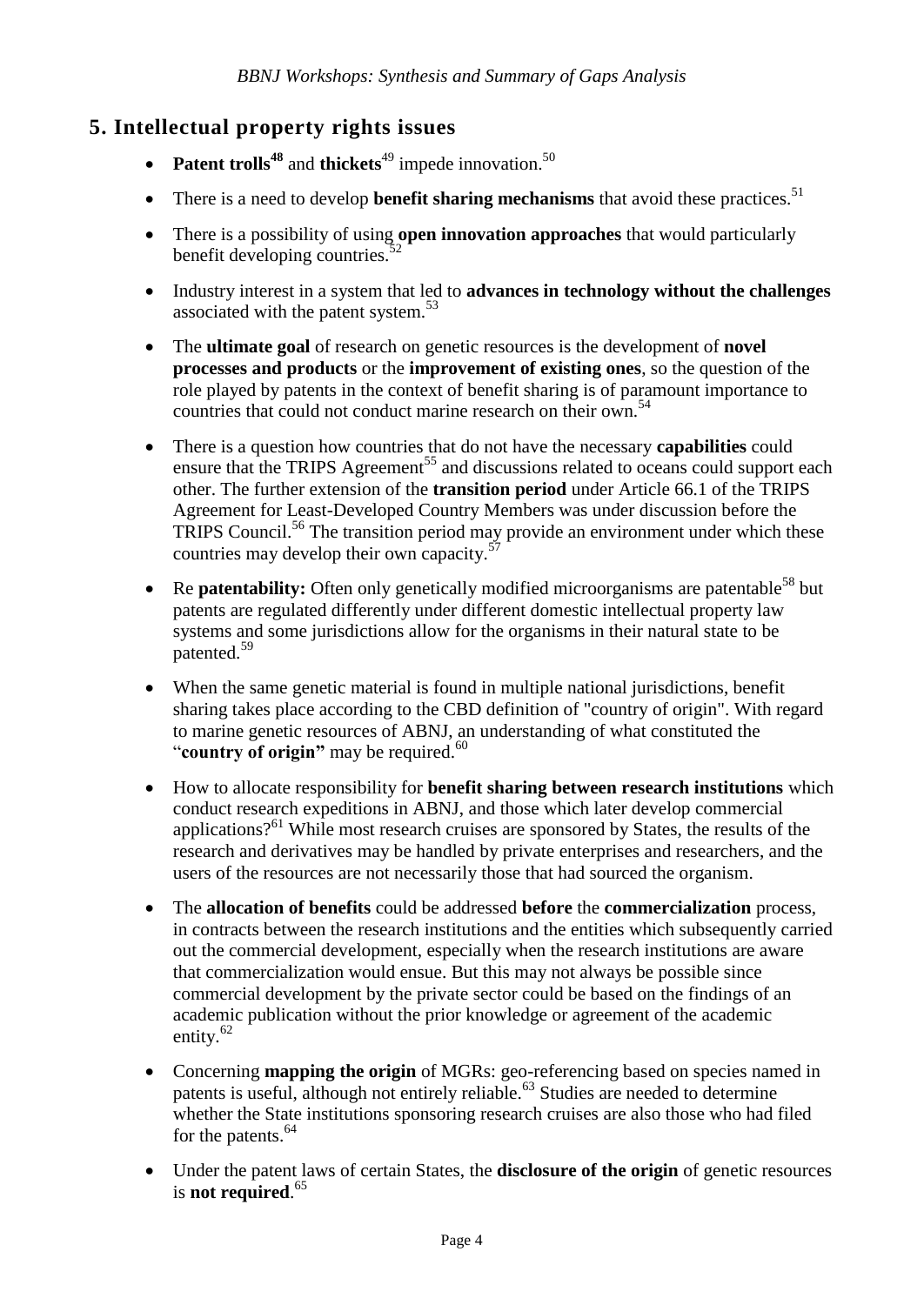- Adopting a **requirement for disclosure** would **not impose any additional burden** on patent authorities since they would not be required to investigate the origin or compliance with benefit-sharing but simply ensure that the declaration of origin had been made by an applicant.<sup>66</sup>
- There is a **lack of an obligation** to **disclose the origin** of organisms.<sup>67</sup>
- **Checkpoints** to determine the geographical origin of marine genetic resources could be placed including:
	- (1) the stage at which a product is approved for commercialization or

(2) in the context of a material transfer agreement.

Disclosing origin upstream of the commercialization process could be more effective. Information from taxonomic data could assist in determining the geographical origin of an organism.<sup>68</sup>

#### <span id="page-9-0"></span>**6. Global and regional regimes on genetic resources, experiences and best practices**

- **CBD and the Nagoya Protocol are a good starting point** to discuss access and benefit-sharing mechanisms for marine genetic resources in ABNJ. A **closed-list** approach to marine genetic resources such as ITPGRFA's is **problematic** as such resources could potentially include thousands of species, many of which are still to be discovered.<sup>69</sup>
- Challenges from handling of contracts and keeping track of transactions can be addressed by the model provided by the **WHO Pandemic Influenza Preparedness Framework**, which is less burdensome than the use of standard material transfer agreements, as provided for in the context of the ITPGRFA.<sup>70</sup>
- Where it is difficult to conclude access and benefit-sharing agreements, **voluntary codes of conducts for scientists** with the aim of fostering the public domain nature of research results is a form of non-monetary benefit-sharing.<sup> $1$ </sup>
- ITPGRFA:
	- o recognizes FAO as a **third-party beneficiary who may act to enforce treaty rights** in cases where the provider of genetic resources does not seek enforcement.<sup>72</sup>
	- o has **non-obligatory contribution of material** to the multilateral system by private enterprises.  $^{73}$
	- o is limited to type of genetic resources used for **food and agriculture**, with other uses having to be negotiated on a bilateral basis under the  $CBD.<sup>74</sup>$
- Concerning **lack of capacity of developing countries** to develop and use marine genetic resources:<sup>75</sup>
	- o **Capacity-building provisions** of the CBD and the Nagoya Protocol could be drawn upon.<sup>76</sup>
	- o The **UNCLOS regime** on the **transfer of marine technology** is still a useful reference but limited implementation of Part XIV.<sup>77</sup>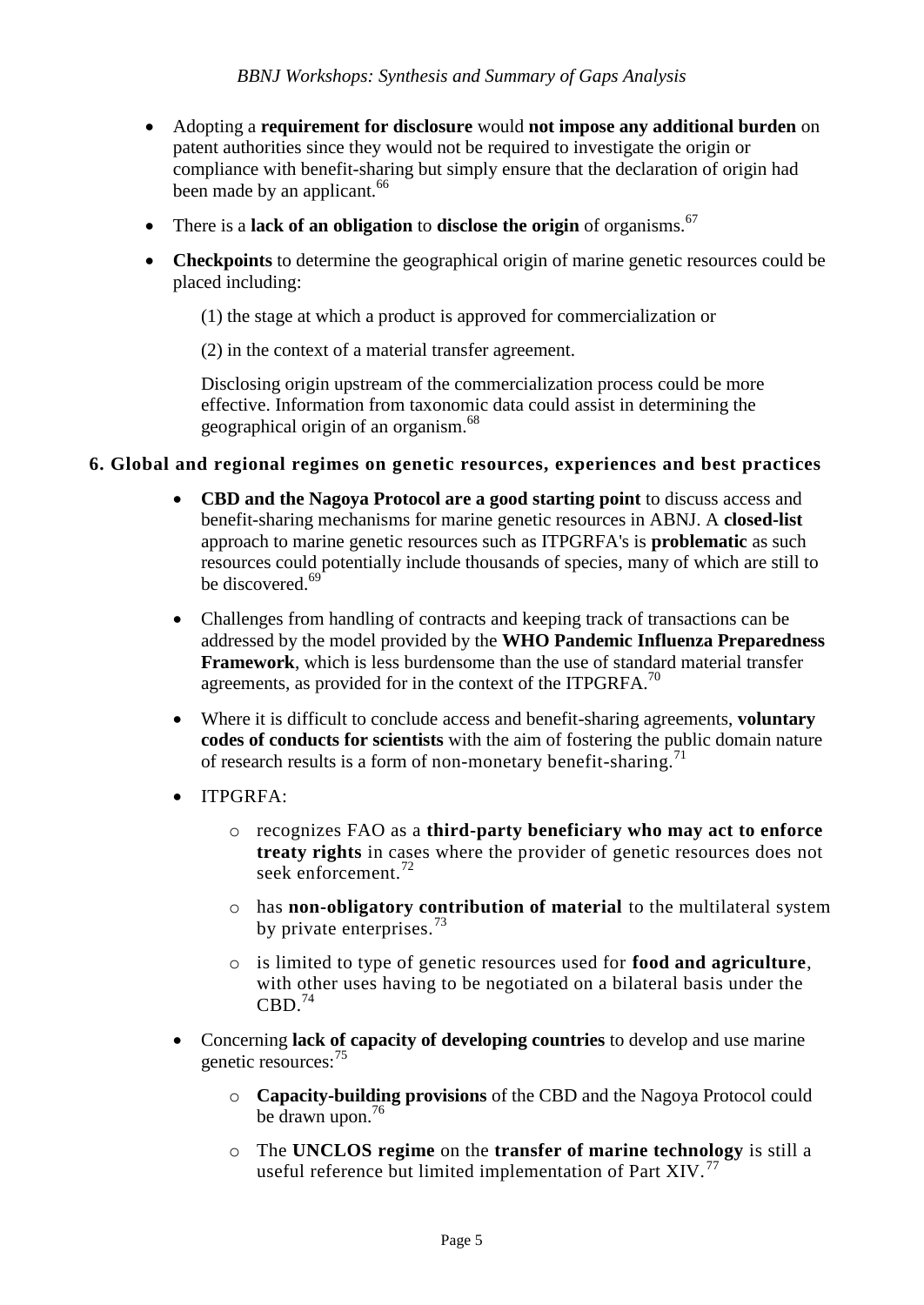- o Concerning **Article 16** of the **CBD<sup>78</sup>** on technology transfer: the extent of technology transfer to developing countries is difficult to assess, often taking place on a bilateral basis and that contracts may not be publicly available.<sup>79</sup>
- Patenting needs to be **practiced responsibly** by ensuring that patents do not exclude others from using the materials.<sup>80</sup>
- UNCLOS embodies notions of **equity** that could be applied, but issues of the legal status of MGR ABNJ should not hinder a **pragmatic solution** for benefit sharing. $81$
- **The conservation** of marine biodiversity in ABNJ is a **benefit to mankind as a**  whole and should be a component of an access and benefit-sharing regime.<sup>82</sup>
- **Fair and equitable access to samples and data** is one of the most immediate and promising ways of sharing benefits with humankind as a whole, in light of the current inequities in terms of physical access to ABNJ and of access to samples and data.<sup>83</sup>
- One of the most important ways of sharing benefits is to be able to **use the resources**. The ITPGRFA had been successful in this regard by unlocking genetic diversity.<sup>84</sup>

## <span id="page-10-0"></span>**7- 8. Exchange of information on research programmes regarding marine biodiversity in ABNJ; International cooperation and coordination; capacity building and the transfer of marine technology**

- There are adverse impacts on the marine environment from the **lack of a coordinated management approach** in ABNJ.<sup>85</sup> e.g. potential cumulative adverse impacts on seamounts resulting from cobalt-crust mining combined with bottom trawling.
- **Environmental impact assessments (EIAs)** may give information on other human activities on MGR in ABNJ.<sup>86</sup>
- Current **knowledge of biodiversity** associated with polymetallic **sulfides and cobalt-rich ferromanganese crusts**, as opposed to polymetallic nodules, is **extremely limited**. 87
- **Examples of international cooperation and capacity-building projects**: (1) The European Marine Board is composed of various funding and research institutions. Landlocked countries in the European area with an interest or capacity in marine biotechnology research could use the marine stations in coastal States. (2) ISA's Endowment Fund provided some financing for marine scientific research programmes, including in the Clarion Clipperton Zone, for the benefit of developing States and technologically less developed States.<sup>88</sup>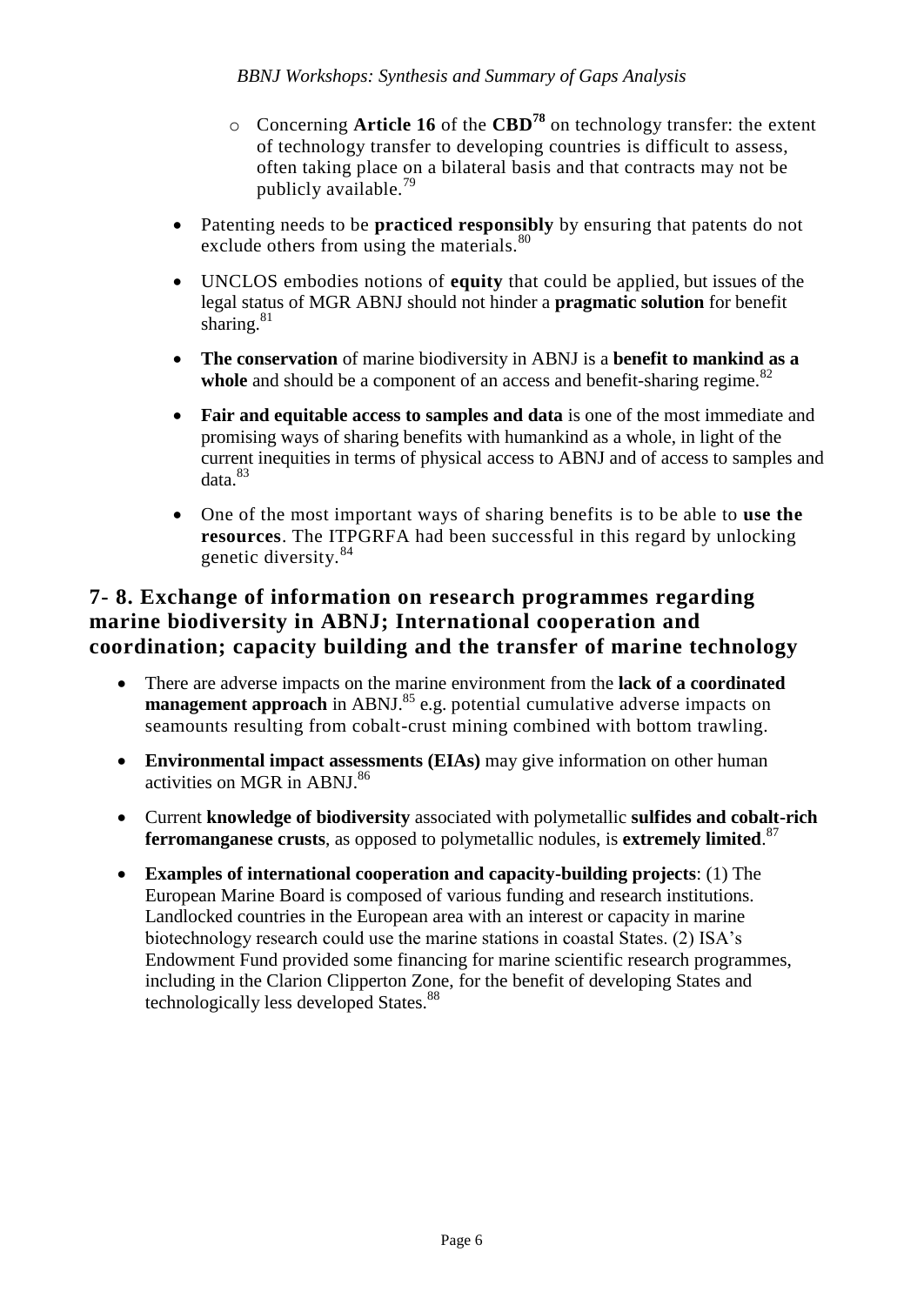#### <span id="page-11-0"></span>**II. Workshop on conservation and management tools, including area-based management and environmental impact assessments**

#### <span id="page-11-1"></span>**1. Key ecosystem functions and processes in ABNJ**

 A connection exists between the **loss of marine biodiversity** and the **loss of ecosystem services**. Many functions and processes in areas beyond and within national jurisdiction are either similar or closely linked.<sup>89</sup> **Endemism** of chemosynthetic organisms is particularly **high** in environments such as hydrothermal vents, cold seeps and seamounts. **Whale carcasses** provide a habitat to a high level of endemic species.<sup>90</sup> Activities having impacts on ecosystem functions and processes in ABNJ include seabed mining, pollution, the dumping of waste and unregulated harvesting of resources.  $91$ 

#### <span id="page-11-2"></span>**2. Impacts and challenges to marine biodiversity beyond areas of national jurisdi ction**

- There is particular concern over the impacts of **overfishing**, **climate change** and **ocean acidification**. Fishing is currently the main threat to marine biodiversity in ABNJ. There are concerns about the impacts of bottom fisheries.  $92$
- Regional fisheries management organizations (**RFMOs**) **need to be strengthened**.This could be achieved by expanding their mandates to apply ecosystem approaches, including biodiversity considerations, conducting performance reviews, sharing best practices and improving their monitoring and surveillance mandate. The need to improve transparency and accountability of RFMOs was recognized in "The Future We Want". <sup>93</sup>
- In terms of **best practices**, while the Antarctic Treaty System provides a unique context, lessons could be learnt from the experience of the Commission on the Conservation of Antarctic Marine Living Resources (**CCAMLR**), including its application of an **ecosystem approach, the use of a common database and information system and 100% observer coverage**. The **enforcement measures** of the North East Atlantic Fisheries Commission (**NEAFC**) are an example of a best practice.<sup>94</sup>
- RFMOs need to consider the impacts of fishing on **non-target species**, such as migratory species of seabirds and turtles, and to address gaps in knowledge of such impacts. There are inherent difficulties in managing a wide range of target and nontarget migratory species. RFMOs should take into account the impacts of **other human activities** on fisheries productivity when adopting management measures.<sup>95</sup>
- There was a debate about **moratoria** on high seas fishing and area closures as means to improve conservation of marine biodiversity in ABNJ:
	- o **Uncertainty about deep ocean and pelagic biology and processes** and the relative importance of management measures on these processes, means the high seas, or regulatory areas of RFMOs, should be closed to fishing activities, at least temporarily, until the mandates of RFMOs are expanded and/or reformed to be better equipped to manage fisheries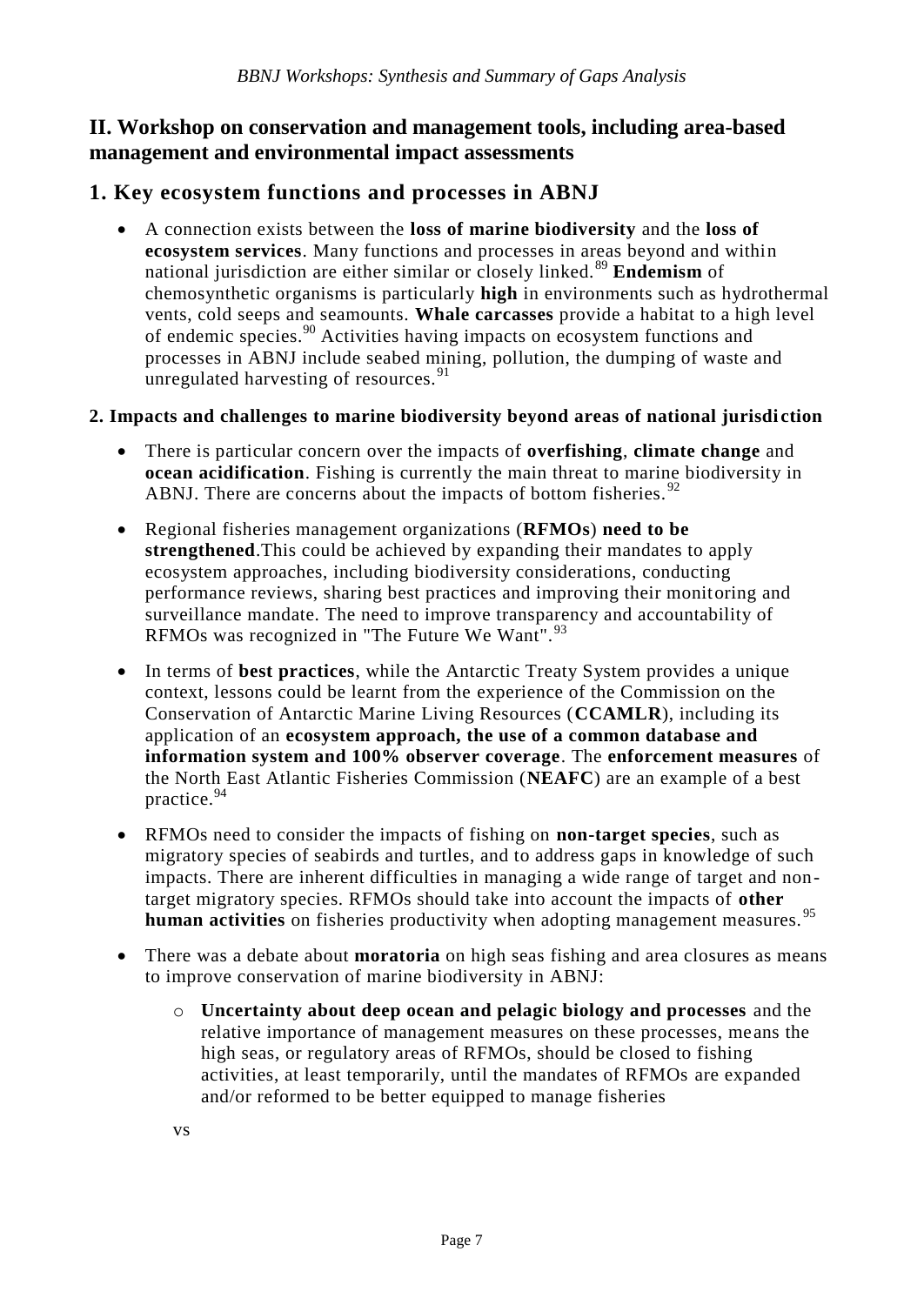- o Involving the work of RFMOs or closing the high seas to fishing may have a **counter-effect** of encouraging unrestrained fishing and illegal, unreported and unregulated (IUU) fishing in those areas.<sup>96</sup>
- **Bottom fishing:** The General Assembly addressed the impacts of destructive fishing practices on vulnerable marine ecosystems (**VMEs**) and ensuring the **long-term sustainability** of deep-sea fish stocks in particular in resolution 61/105, and there have been related developments in FAO and in relevant RFMOs. But we need **further efforts** in the **implementation** of these commitments, including through the **protection of habitats** and the establishment of **area closures**. Some RFMOs had adopted restrictive definitions of VMEs, leaving the most VMEs without protection.<sup>97</sup>
- **RFMOs:** Progress in the work of RFMOs includes on-going **performance reviews**, the establishment of **area closures** and **new RFMOs**. There is a general trend in the **reduction of fishing effort in the deep sea**, in particular in the North-East Atlantic. Deep-sea fisheries require larger vessels and more complex gear and are therefore less attractive from an economic perspective. Developments within the International Commission for the Conservation of Atlantic Tunas (**ICCAT**) to reduce catch limits led to improvements in the status of relevant stocks. <sup>98</sup> A **disaggregated analysis** of the performance of RFMOs presents an obstacle to identifying which ones had been successful or not and the lessons that could be learned. The success or failure of RFMOs depends on the **political will** or lack thereof of their member States.<sup>99</sup> Pressures beyond the mandates of RFMOs include impacts from shipping, seabed mining, climate change, ocean acidification, ocean noise and land-based sources of pollution.<sup>100</sup>
- **MPAs** would provide benefits to biodiversity conservation including the **prevention of cumulative impacts** and the **management of user conflicts**. Challenges included the establishment of such areas in the **pelagic** realm where species travelled long distances, when MPAs would need to be established throughout the range of such species. Protected areas need to be relevant from an ecological and biological perspective rather than necessarily be extensive in size.<sup>101</sup>
- **Cross-sectoral integrated management approaches** should be developed. We need to address the accelerating impacts from various pressures as well as manage conflicting uses. We need management measures that would address possible future impacts in addition to those already taking place.  $^{102}$
- **EBSAs:** Concerning the CBD process on the application of criteria for ecologically or biologically significant marine areas (EBSAs):
	- o The **naturalness criterion** is one of the least useful for the purposes of identifying candidate areas for MPAs. Recoverability criteria should be considered.<sup>103</sup>
	- o The level of **information** currently available from the CBD process is too **limited** to adequately assess all the criteria and facilitate the identification of suitable areas. $104$
	- o We need **systematic assessments**, improvements in data quality and more scientific research.<sup>105</sup>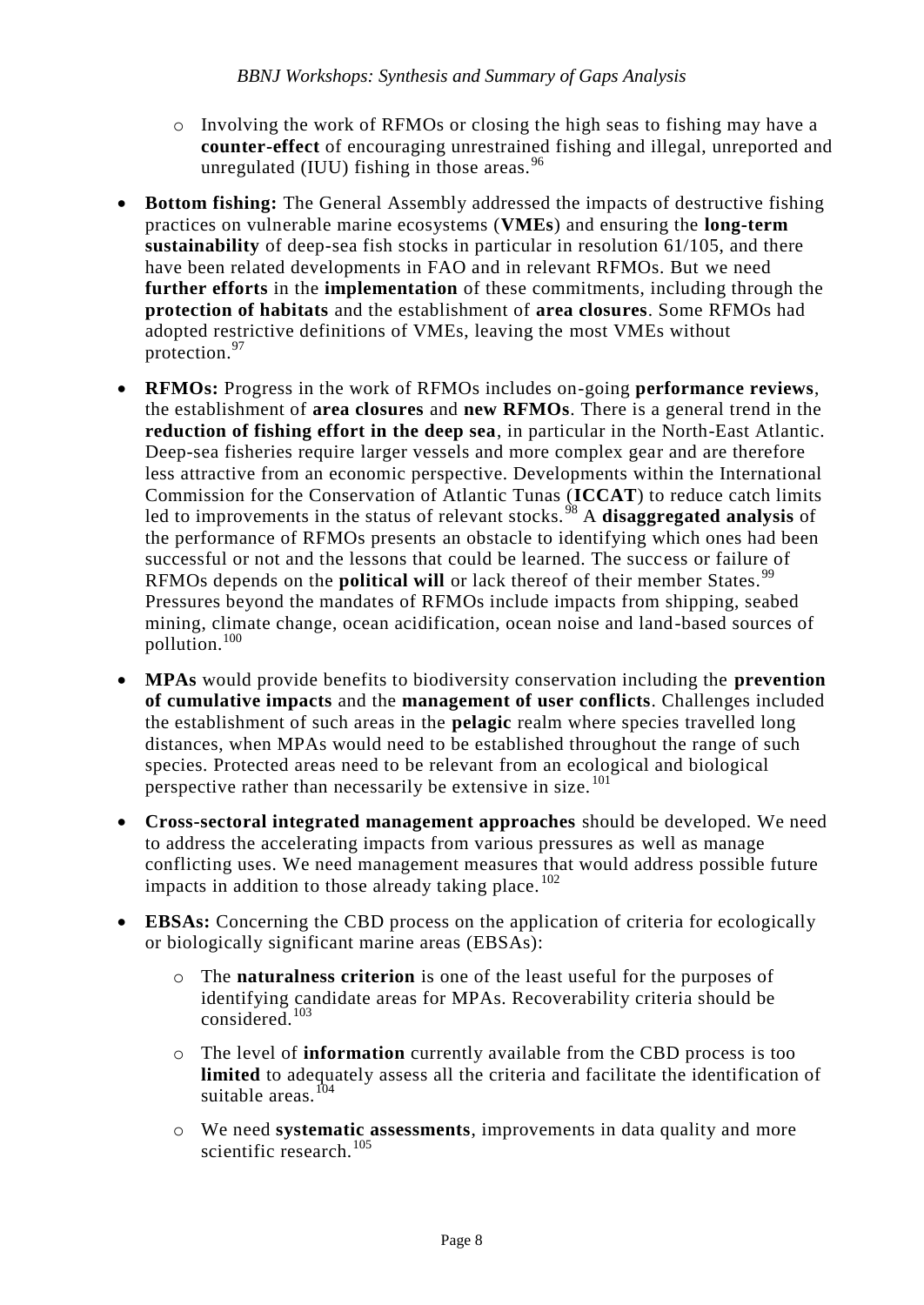- o Most of the data currently available is **fisheries-dependent data**, and we need large scale cross-sectoral initiatives such as the Census of Marine Life to continue gathering the required data.<sup>106</sup>
- o Close **collaboration** between the CBD and other bodies, such as FAO, the United Nations Environment Programme (UNEP) and RFMOs, has demonstrated the benefits of **sharing data and expertise** across sectors.<sup>107</sup>
- o We need **collaboration** between the process to identify EBSAs and the Regular Process for Global Reporting and Assessment of the State of the Marine Environment, including Socio-Economic Aspects.<sup>108</sup>
- o **Capacity-building** and **increased political awareness** are essential.<sup>109</sup>

#### <span id="page-13-0"></span>**3. New and emerging uses of, and experimental activities in, ABNJ**

- These include **climate engineering** (potentially having the most significant effect); **ocean fertilization** (potential to affect large areas); **marine debris** and the presence of microplastics in the oceans (lack of technology to remove them); increasing demand for **aquaculture** (which may develop in ABNJ with the development of mobile cages) and underwater **noise**. 110
- New and emerging uses and experimental activities are primarily carried out within areas of national jurisdiction since the relevant **technologies have not been fully developed** for use in ABNJ and the **cost** for such development has been **prohibitive**. New and emerging uses and experimental activities may **conflict** with existing uses of ABNJ such as fishing, seabed mining and the laying of submarine cables. $111$
- We need **assessments of their impacts**, **including cross-sectoral** environmental impact assessments. Cross-sectoral environmental impact assessments issues include the identification of the entity that would carry out these assessments and the body to which the results of such assessments would be reported. Even where there had been assessments, these had not been comprehensive.<sup>112</sup>
- It is important to **share information and data** regarding the impacts of new and emerging uses of, and experimental activities in, ABNJ. $^{113}$
- **Legal framework and enforcement mechanisms:**
	- $\circ$  The overarching framework is UNCLOS.<sup>114</sup>
	- o The 1972 Convention on the Prevention of Marine Pollution by Dumping of Wastes and Other Matter (the **London Convention**) and its 1996 Protocol is relevant to many activities.<sup>115</sup>
	- o Some of the new and emerging uses and experimental activities may already be covered by **existing instruments**. 116
	- o **Ocean noise and pollution**: several sectoral bodies addressed noise pollution in the marine environment. Convention on Migratory Species of Wild Animals (Bonn Convention) and CBD recommendations on assessments of noise pollution.<sup>117</sup>
	- o There may be a **gap** concerning the assessment of potential impacts of **seismic testing**. 118
	- o **Noise pollution** from seabed mining in ABNJ could fall within the competence of the  $\mathbf{ISA}$ <sup>119</sup>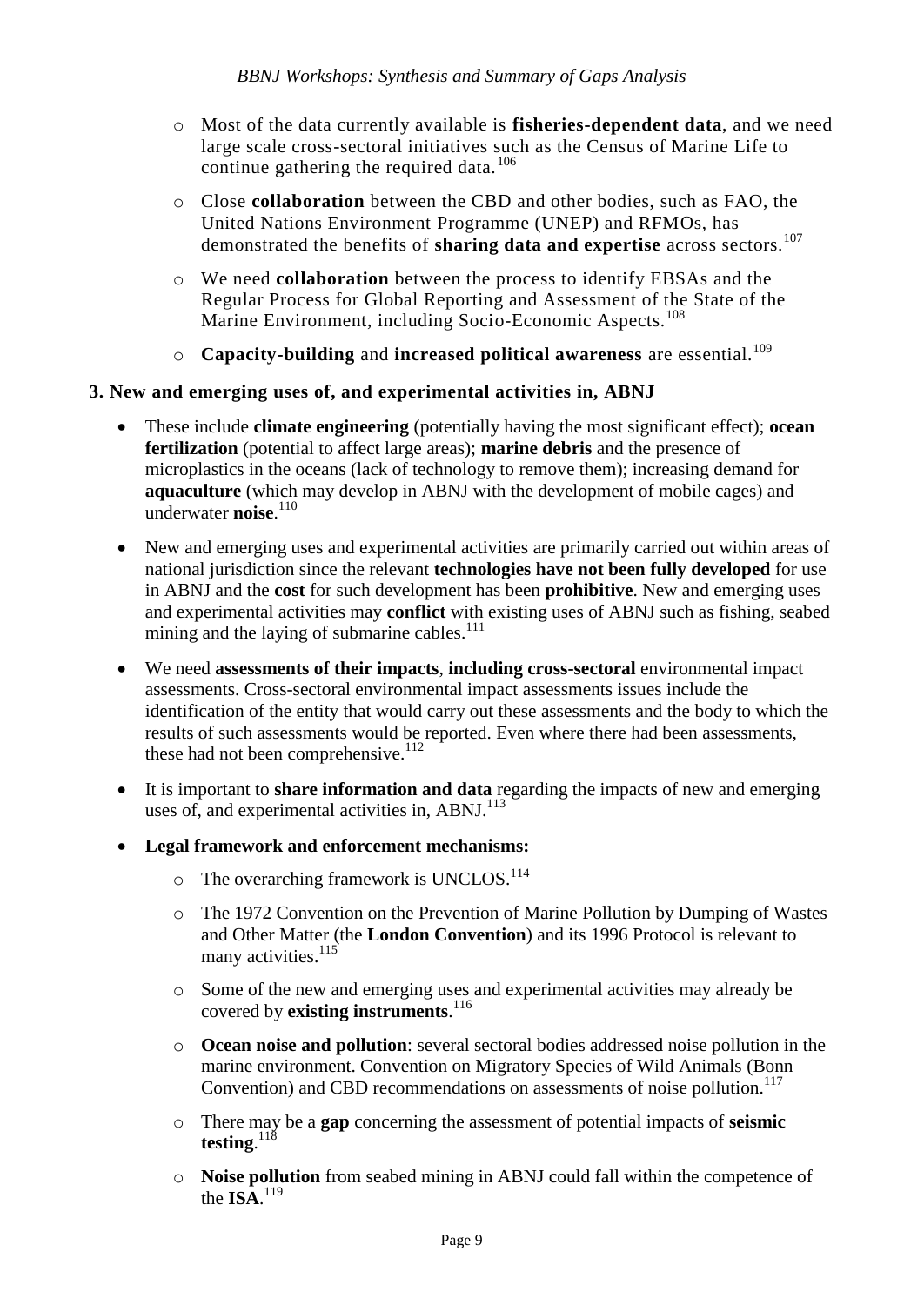- **Ocean fertilization:** experimental activities should be designed so that the **impacts** of such activities on marine and coastal ecosystems could be measured.<sup>120</sup>
- **Governance of climate-related geo-engineering**: This was identified as a **gap**. The CBD is doing work to analyze the regulatory framework for climate-related geoengineering.<sup>121</sup>
- **Responsibility for controlling and regulating** new and emerging uses and experimental activities which may have negative impacts in ABNJ: It is important to establish the **responsibility of States** for activities in ABNJ. This is not always possible, particularly in relation to unlawful or unregulated (rogue) experiments. It is the **responsibility of flag States** in ABNJ or of States within the jurisdiction of which activities took place which may have negative impacts in ABNJ. Identification of the responsible flag State may be complicated by cases where there had been re-flagging or when flags of convenience had been used. It is important to provide reparations or compensation when UNCLOS is infringed.<sup>122</sup>

#### <span id="page-14-0"></span>**4. Types of area-based management tools**

- There is a **central role of UNCLOS** and the United Nations Agreement for the Implementation of the Provisions of the United Nations Convention on the Law of the Sea of 10 December 1982 relating to the Conservation and Management of Straddling Fish Stocks and Highly Migratory Fish Stocks (United Nations Fish Stocks Agreement or **UNFSA**) in defining the rights and duties of States for taking measures for the management of marine resources and the protection and preservation of the marine environment.<sup>123</sup>
- **The role of regional organizations and initiatives in taking measures in ABNJ:**
	- o **OSPAR:** The panel discussed the experience and lessons learned in the context of the 1992 Convention for the Protection of the Marine Environment of the North-East Atlantic (OSPAR Convention), especially the cross-sectoral approach to the establishment of MPAs in ABNJ. The process within OSPAR was an attempt by its Parties to implement their obligations under UNCLOS and non-Parties are not bound by the measures adopted. The process focused on achieving an objective and provided a framework for cooperation to that end. The adoption of the measures necessary to achieve that objective was a matter for the competent sectoral organizations. The OSPAR experience was one of trial and error from which to learn.
	- o **CCAMLR:** The only good example of the establishment of an integrated area-based management tool could be found in the context of CCAMLR. The process to establish specially protected areas in the context of the Convention for the Protection of the Marine Environment and the Coastal Region of the Mediterranean was also noted. 124
	- o **Concern about using the OSPAR experience as a model**: OSPAR and other regional seas conventions do not have the competence under UNCLOS, as well as the legitimacy, to take measures in ABNJ such as the establishment of MPAs. The ISA has exclusive competency in the Area. Some argue that the concerns about the OSPAR example of cross-sectoral cooperation do not provide a sufficient basis to reach the conclusion that an implementing agreement to UNCLOS was needed. That discussions among States are ongoing on the need for a legal regime for the conservation and sustainable use of marine biodiversity in ABNJ attests to the concerns of many States over regional or cross-sectoral approaches and initiatives.<sup>125</sup>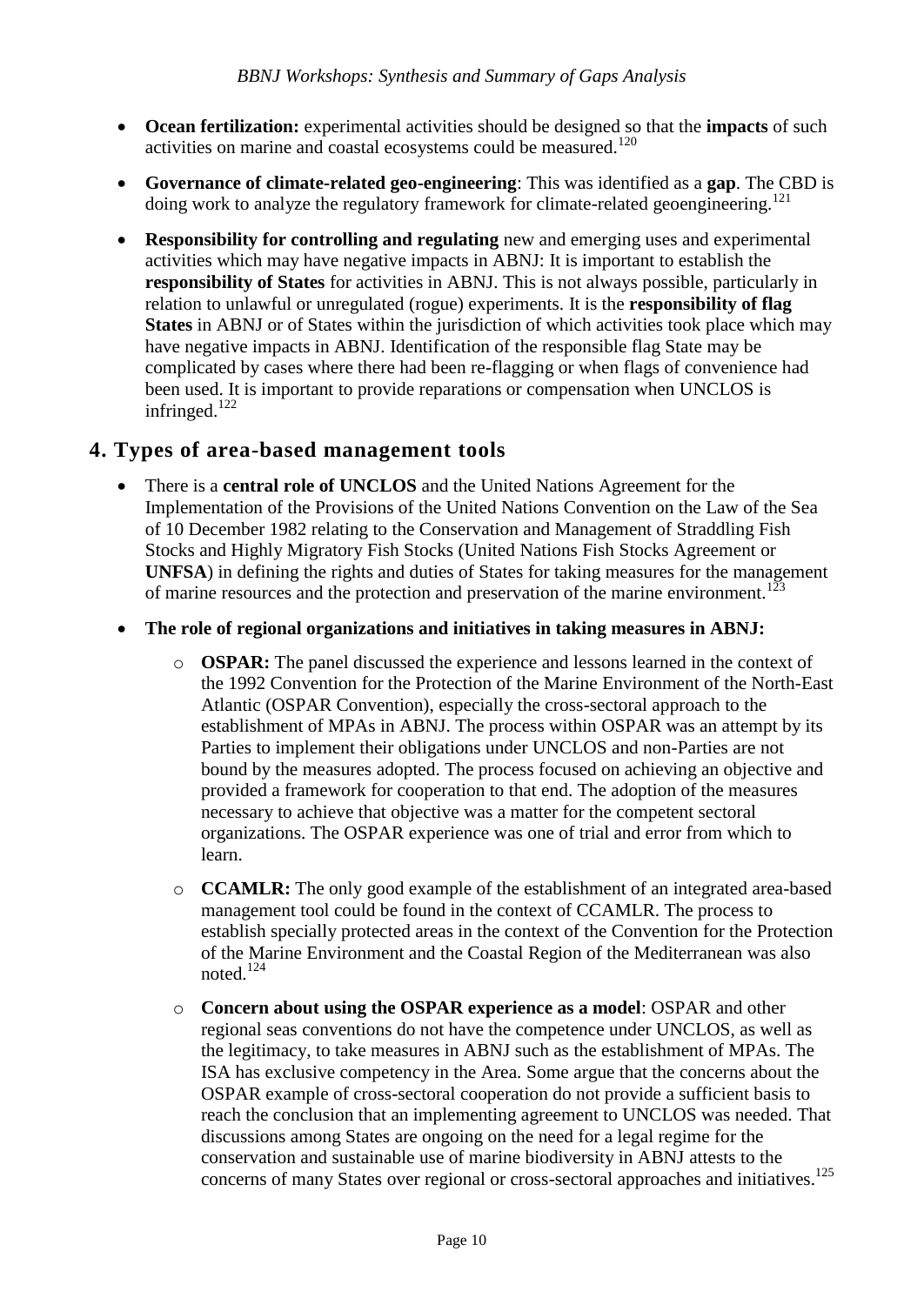- o An **implementing agreement** to UNCLOS could be drafted so as to legally bind non-parties to regional organizations by the measures adopted by these regional organizations. Thus, at the global level, there would be an obligation to comply with the decisions of regional bodies.<sup>126</sup>
- o Substantial progress had been made by RFMOs in managing fisheries in an ecosystem context, with a view to addressing the impacts of fishing on marine biodiversity in ABNJ. But **subsidies and overcapacity** still posed major problems. **Lack of political will** within RFMOs is an issue: the extent of political will and the measures adopted differed in various regions.<sup>127</sup>
- o There must be substantive reasons why the developments within the **OSPAR** area have not been not replicated in other regions. The financial situation of a region or State could impede the development of adequate management measures. The lack of agreement or action in a particular region should not prevent actors from taking appropriate management measures. If a conclusion is reached at the global level that some protective measures are required but no action is taken at the regional level, such measures should be adopted at the global level.<sup>128</sup>
- o There may be restrictions on the **freedom of navigation** resulting from the establishment of MPAs or area closures in ABNJ but the establishment of such areas does not necessarily entail the prohibition of all human activities there. Regional organizations having established such areas could, while allowing entry into the areas for navigation purposes, require non-Parties to report entry into, and exits from, these areas.<sup>129</sup>
- **IMO:** Some intergovernmental organizations such as the International Maritime Organization (IMO) might have the capacity and ability to take into account a multitude of activities other than shipping when designing their area-based management tools, including addressing **cumulative impacts**. Other international organizations may have similar capabilities and abilities which vary depending on the organization.<sup>130</sup>
- **Transparency:** Some recent global initiatives related to oceans, including in relation to ABNJ, need to be more **transparent** and to take better account of the interests of, and the need for involvement of, **developing countries**. Be careful investing in those initiatives while there is no universal regime for addressing the conservation and sustainable use of marine biodiversity in ABNJ.<sup>131</sup>

#### <span id="page-15-0"></span>**5. Assessments of sectoral and cumulative impacts**

- **The extent to which environmental impact assessments are already being conducted in ABNJ**
	- o **Mining:** The **ISA** requires **EIAs** as a pre-condition to mining activities.<sup>132</sup>
	- o **Deep sea fisheries:** General Assembly resolution 61/105 requires **assessments** of the impacts of destructive fishing practices on VMEs. As of 2011, all RFMOs had completed or almost completed evaluations of the implementation of the resolution. But the process of **implementation** is **incomplete** and difficult to assess given that, in some cases, there have been management or institutional failures in some RFMO<sub>s.</sub><sup>133</sup>
	- o **IMO:** IMO has developed **guidance** for conducting impact assessments and the London Convention and Protocol also required such assessments. The assessments required under UNGA resolution 61/105 and under IMO instruments have not been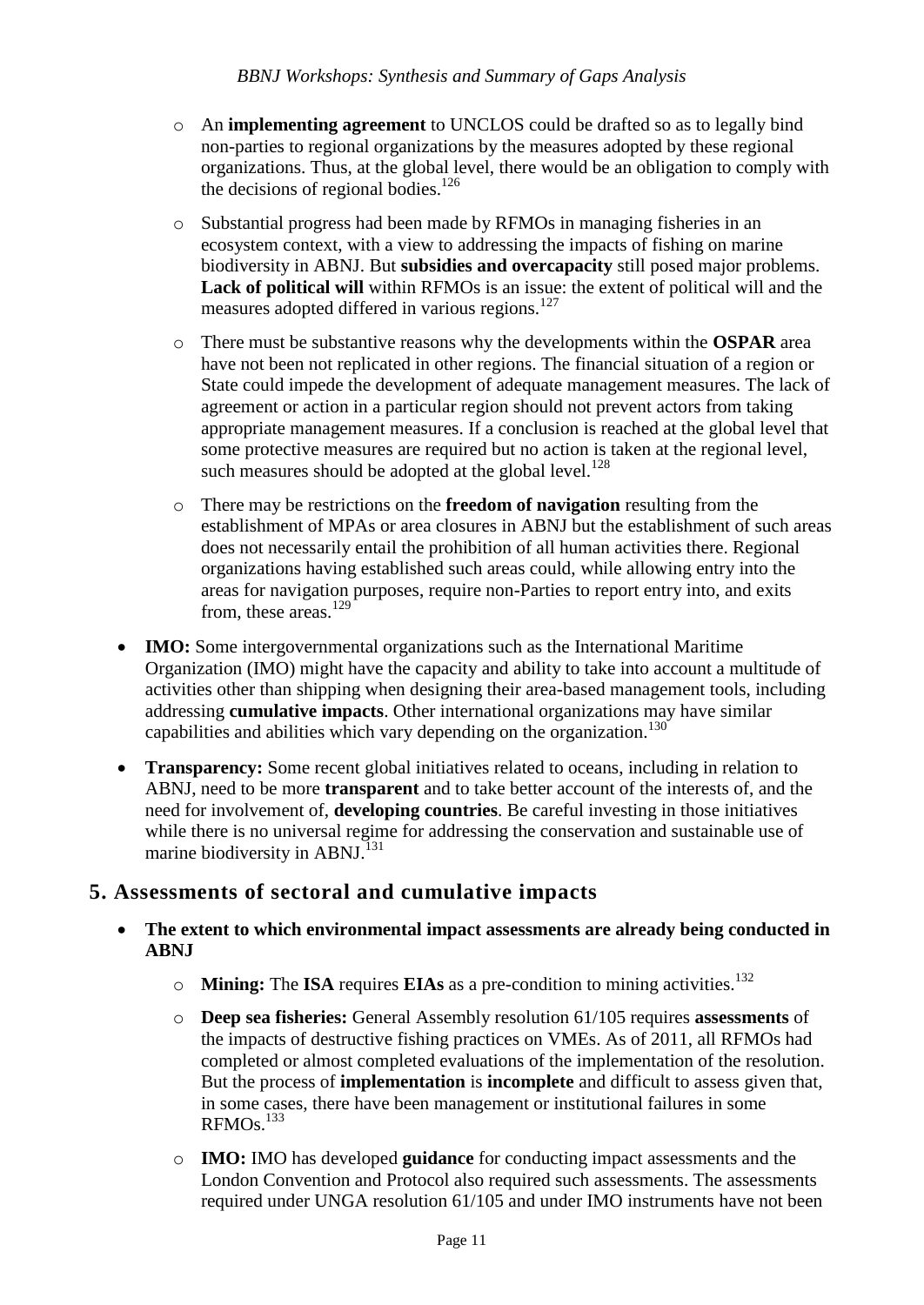consistent. There is also variability in the quality of the assessments carried out and the biggest challenge is the ability to assess activities jointly in a coordinated manner.<sup>134</sup>

- **Relative difficulty of conducting assessments of sectoral and cumulative impacts in ABNJ**
	- o For any given site, there are likely **fewer pressures** than in a similar site in coastal areas, but assessing **cumulative impacts** might still be **challenging** because of the interplay between different types of impacts.<sup>135</sup>
	- o Since there are fewer activities in ABNJ, it may be **easier and less costly** to undertake such assessments there rather **than in coastal areas**. 136
	- o In the short-term, this gives greater confidence in sector-specific EIAs and strategic environmental assessments (SEAs), but the goal has to be to **address the aggregate impact** of human activities.<sup>137</sup>
- Since the main activity having negative impacts on marine biodiversity in ABNJ is fisheries, it might be possible for RFMOs to undertake **cumulative impact assessments** in those areas, taking into account other impacts through a precautionary approach.<sup>138</sup>
- While some States currently had insufficient **capacity** to undertake such assessments, this should not prevent States from adopting the required measures and engaging in a learningby-doing process through a staged-approach. But this could increase the burden and costs of the process for those wanting to undertake activities.<sup>139</sup>
- Capacity to **independently verify EIAs** conducted in ABNJ is an issue. Verification capacity remains limited. $140$
- **Trigger point for requiring EIAs:** On the basis of the available scientific knowledge, it is already possible to determine such **trigger points**. But for ABNJ there are certain uncertainties which do not exist for assessments on land. There is a trade-off between overly permissive and overly restrictive regulations.<sup>141</sup>
- The experiences accumulated in assessing areas within national jurisdiction could be considered for ABNJ. Lessons could be learned from the application of marine spatial planning in near-shore areas. $142$
- **Governance**
	- o Although arrangements generally existed to carry out the necessary assessments at the sectoral level, the question of an overarching framework arises. UNGA resolution **61/105** in addressing and strengthening the deep sea fisheries regime is **important**, in spite of it being a non-legally binding instrument. The effective functioning of a **soft-law** arrangement, such as resolution 61/105, **does not prevent adoption of a binding instrument** to govern the conservation and sustainable use of marine biodiversity in ABNJ. The deep sea fisheries regime may have been stronger if a binding instrument had been concluded.<sup>143</sup>
	- o **Some legally binding instruments are not adequately implemented** or have not gained sufficient participation and increasing awareness of issues and political will, regardless of the nature of the instrument or mechanism employed, is more important. National regulations may have to be made compatible with international approaches.<sup>144</sup>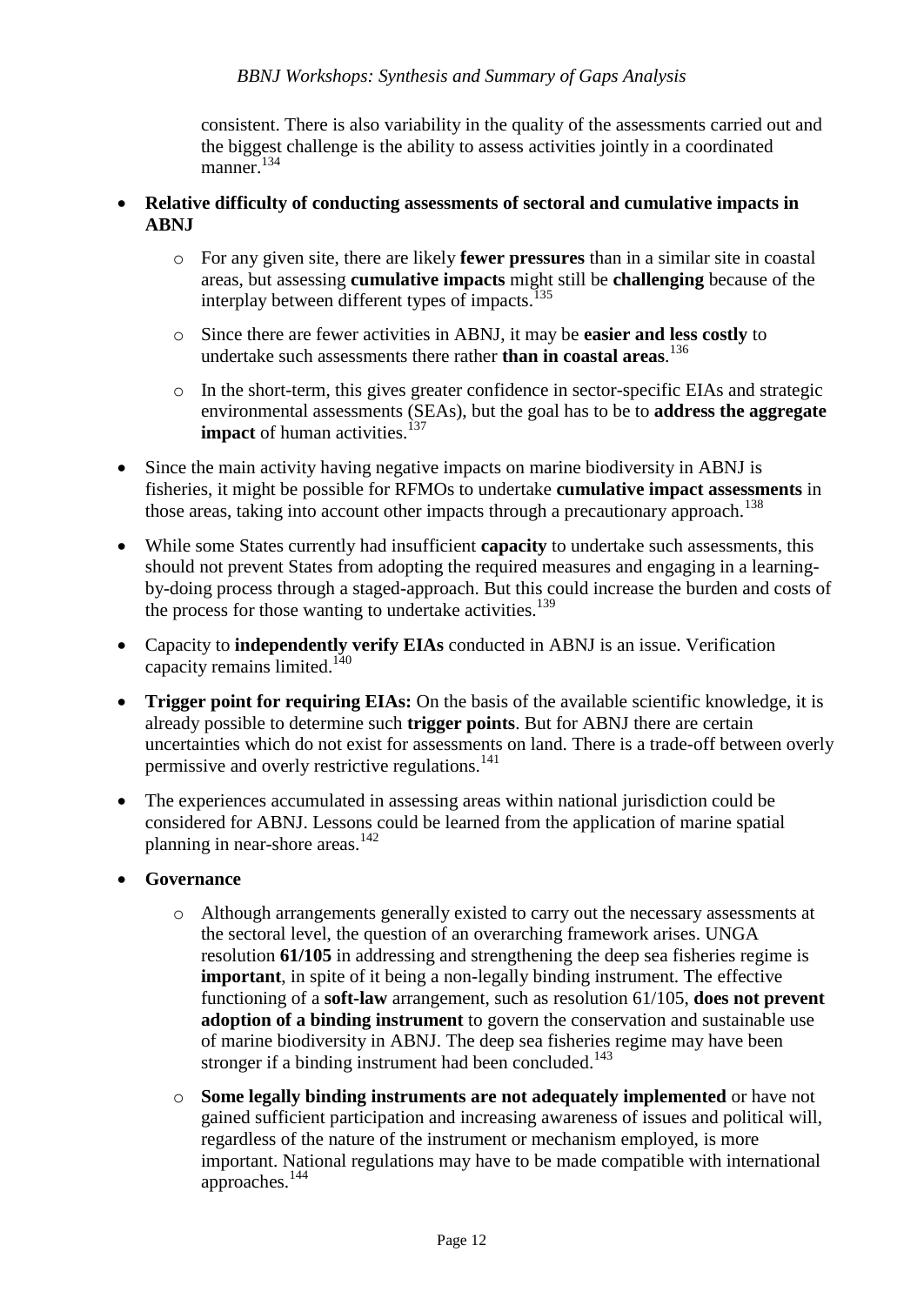o Whether a new overarching instrument is adopted or not, it is crucial to have a global understanding of who the relevant **stakeholders** are in ABNJ, as well as to consider whether new arrangements would make accountability and compliance better.<sup>145</sup>

#### <span id="page-17-0"></span>**6. Technological, environmental, social and economic aspects**

- Whether the process for **identifying stakeholders** for the management of ABNJ could follow the approach applied for areas within national jurisdiction: A similar approach might be used to identify **stakeholders**, but that the outcome would necessarily be different. Information from intergovernmental organizations could also be used to supplement the list of stakeholders beyond the known ones, such as fishers and bioprospectors. The Caribbean Large Marine Ecosystem project is an example of engagement of a wide range of stakeholders, including RFMOs and other regional organizations, UNEP and academic institutions.<sup>146</sup>
- **Nansen project**: this is an initiative of the FAO to support the implementation of the ecosystem approach in the management of marine fisheries. It is also aimed at assisting developing countries in gathering information and data for that purpose. It includes scientific research as well as policy components and is active in various States.<sup>147</sup>

# <span id="page-17-1"></span>**7. Existing regimes, experiences and best practices**

- We need to achieve the **CBD goal** to establish **representative networks of MPAs by 2020**. It is good to link this goal with other efforts to address impacts on the marine environment and the provision of ecosystem services.<sup>148</sup>
- Large areas are needed to support ecosystem processes in the open oceans given that these processes worked on a far greater scale. There is a potential role of **bioregionalization** here.<sup>149</sup>
- **Challenges in creating MPAs for pelagic species:** given the **migratory nature** of these species, mobile MPAs should be considered. MPAs could not be enough on their own if measures to address the impacts of activities taking place outside of the areas, but which could affect the ecological integrity of the areas, are not also adopted.<sup>150</sup>
- **Efforts to create MPAs in ABNJ:** OSPAR and CCAMLR could be used as models for other areas. But these measures only dealt with certain activities and did not address cumulative effects. Existing experiences are limited to developed countries, and there would be merit in considering other models for other regions where different circumstances prevailed. **Regional capacity** is needed to be built, including for monitoring and the conduct of impact assessments.<sup>151</sup>
- **Biodiversity considerations** are not taken into account by all RFMOs, particularly tuna RFMOs, in the adoption of conservation and management measures. Even sustainable fisheries would have impacts on the marine environment and would lead to changes in marine ecosystems and life cycles. There is a need to establish some **MPAs where fisheries activities** are **not permitted**. Tuna fisheries do not physically impact the seabed. Progress is being made in RFMOs to take ecosystems considerations into account.<sup>152</sup>
- **The difference between the CBD criteria for EBSAs and those for VMEs:** The EBSA process aims at providing **scientific information to enhance protection of specific areas**, but does not have consequences in terms of policy or management. Whether an EBSA should be the basis for an MPA depends on whether an activity is causing damage to that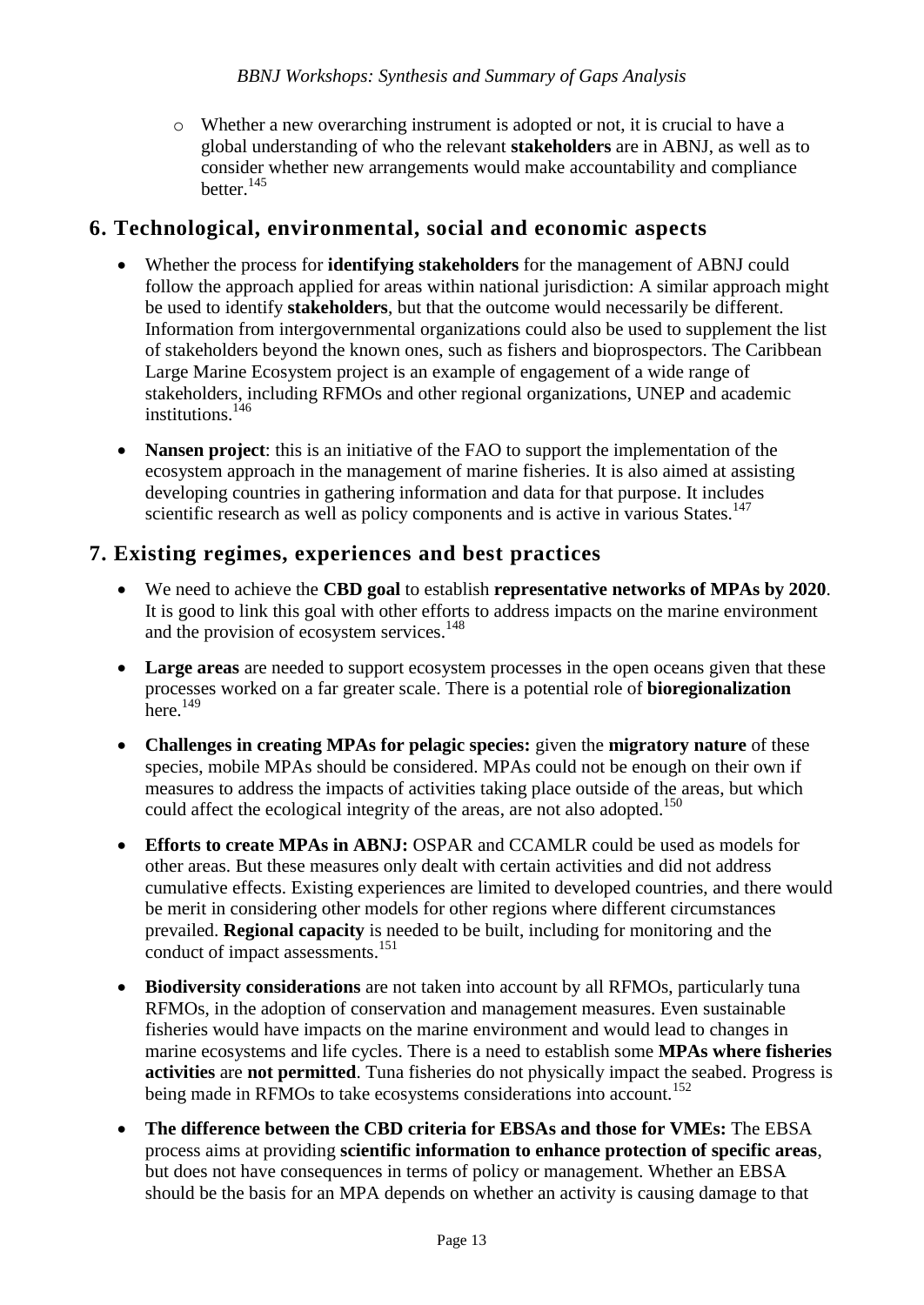area. An EBSA could be protected by tools other than a MPA. Conversely, **the identification of a VME has consequences in terms of policy and management**. For this reason, policy makers may be reluctant to recognize the science underpinning the identification of VMEs. $153$ 

- **Both the ESBA and VME processes** are informed by the **best available science** and the **EBSA process could play a part in the selection of VMEs.** Benefits could be gained from the input of science across sectors, through a bottom-up contribution, as this would reduce duplication in research efforts and enhance coordination among policy-making processes.<sup>154</sup>
- **Challenges in monitoring activities conducted in ABNJ:** There is a need to **identify stakeholders**, which often are resource users, in order to foster coordination and cooperation among them. This would assist in monitoring in ABNJ and would also create an incentive for compliance with regulations and thus overcome issues linked to lack of political will.<sup>155</sup>
- **The potential conflicting uses of ABNJ, such as bottom fishing activities and seabed mining:** co-ordination is needed among competent bodies. The establishment is needed in the Pacific Ocean of new RFMOs which had the mandate to take into account activities other than fisheries. Any measures adopted by RFMOs or regional environmental organizations in this regard would be without prejudice to the work of the **ISA**, which had the mandate for mining activities in the Area.<sup>156</sup>
- **The role of cross-sectoral coordination:** whether lack of cross-sectoral coordination between organizations presented an obstacle in achieving the goals set by States.<sup>157</sup>
	- o **All activities** impacting marine biodiversity in ABNJ need to be addressed, as well as issues of competing jurisdictions and uses and cumulative effects of current and future activities.<sup>158</sup>
	- o There is a need to **co-ordinate the implementation** of measures at the sectoral and regional levels.<sup>159</sup>
	- o The process is not one of competition but rather of **complementarities and coordination** between various competent organizations.<sup>160</sup>
	- o It is challenging to conserve and sustainably use marine biodiversity in ABNJ without an **overarching legally-binding mandate and framework setting out goals and purposes**. 161
	- o There is the need for an **instrument** to provide for **integrated MPAs** in ABNJ.<sup>162</sup>
	- o Under the current legal regime, interested States are able to establish a **regional organization** to coordinate sectoral activities. While this does not impose obligations on **third States**, it is possible to build into a regional mechanism an undertaking for third Parties to not undermine the objectives of the measures adopted by that mechanism. e.g. the Specially Protected Areas of Mediterranean Importance process in the Mediterranean.<sup>163</sup>
- **Challenges in achieving cross-sectoral coordination:** Further efforts are needed to **improve coordination among stakeholders** and to **achieve a cross-sectoral approach** to management. The **Sargasso Sea** initiative shows that meetings of relevant bodies often occur at the same time, making it difficult to coordinate policy discussions. Co-ordinating activities in the United Nations system and at the sectoral level is an ongoing challenge.<sup>164</sup>
- **Possible ways forward**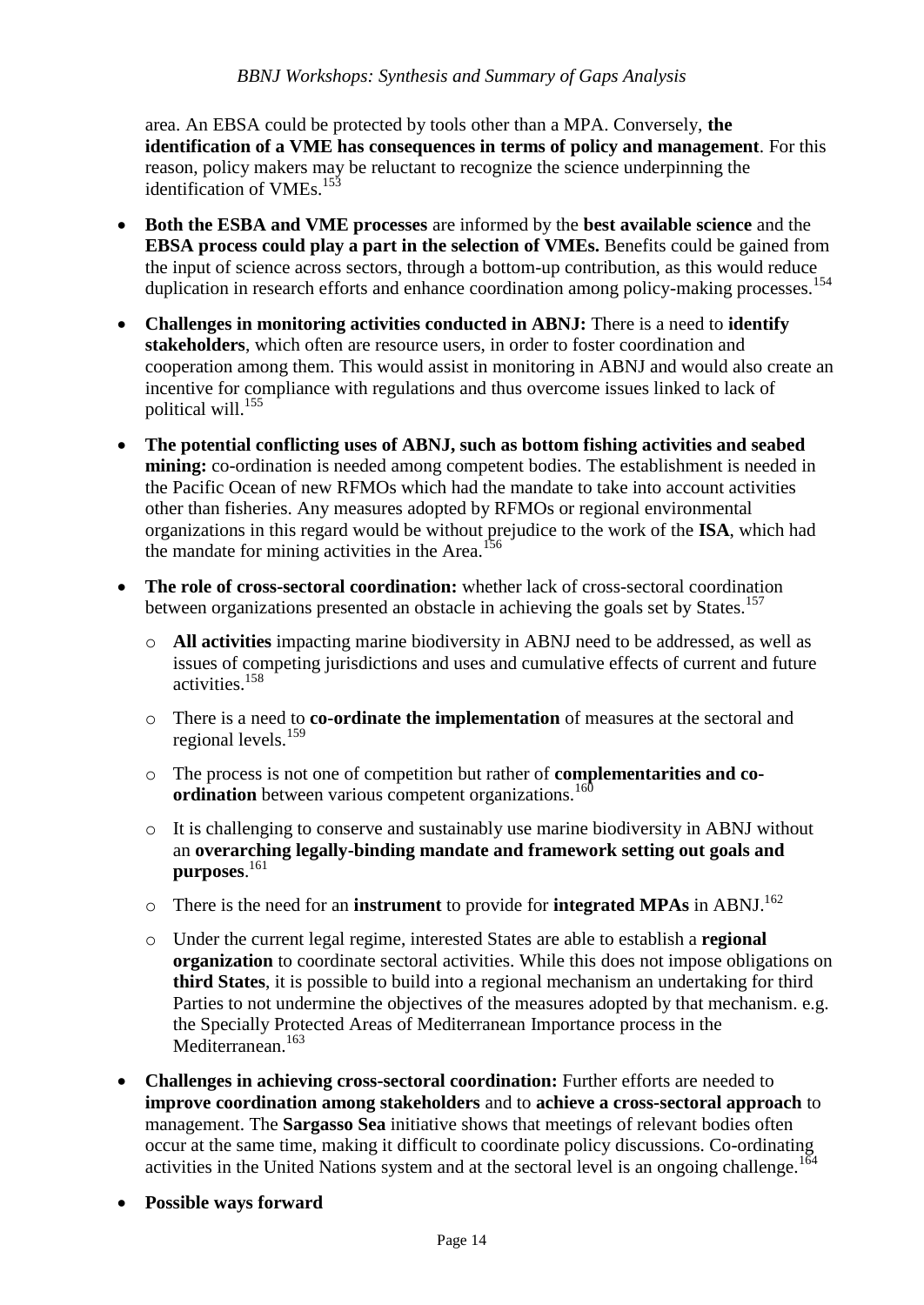- (a) development of new mechanisms $^{165}$  or
- (b) the expansion of mandates of existing bodies.<sup>166</sup>
- o a new global mechanism could provide **international support for areas in need of protection** and could be complemented by measures adopted at the regional level. This would be an approach that would combine areas with greater protection with areas of managed allowed activities.
- o The issue of the instruments that may be the **most efficient** to achieve an appropriate management of MPAs in ABNJ: it is doubtful that memoranda of understanding would constitute the best mechanism.<sup>167</sup>

#### <span id="page-19-0"></span>**8. Exchange of information on research programmes regarding marine biodiversity in areas beyond national jurisdiction; international cooperation and coordination; capacity building and the transfer of marine technology**

- The interconnectedness of areas within and beyond national jurisdiction was examined in relation to the spatial distribution of data.**<sup>168</sup>**
- The available data **does not follow the legal boundaries of maritime zones** and therefore data has to be assessed in a broad context.<sup>169</sup>
- There is **no centralized data repository** for the results of research in ABNJ.<sup>170</sup>
- While several types of data are often available, such **availability** is **not well advertised** outside developed countries, and there should be greater efforts to make use of, and optimize, existing data infrastructure.<sup>171</sup>

**Concerning compatibility of measures** for areas within and beyond national jurisdiction:

- $\bullet$ Such compatibility is a **two-way process.** 172
- **Obligations in international instruments** support or provide for such compatibility, in particular the United Nations Fish Stocks Agreement.<sup>173</sup>
- **Examples** of efforts to ensure compatibility of measures include:
	- o the **Pacific Oceanscape** initiative and
	- o the **High Seas Pockets** Special Management Areas of the Western and Central Pacific Fisheries Commission.<sup>174</sup>
- Compatibility does not mean the adoption of the same measures but that measures should have **equivalent effect**. For instance, the fact that an MPA area exists within national jurisdiction does not necessarily mean that there should be such a protected area in the contiguous area beyond national jurisdiction.<sup>175</sup>

#### **Marine Scientific Research**

- Further scientific research in ABNJ is needed to fill data gaps.<sup>176</sup>
- **Resolutions of the General Assembly** recall the importance of marine science. Examples of international collaborative marine scientific research projects include Census of Marine Life.<sup>177</sup>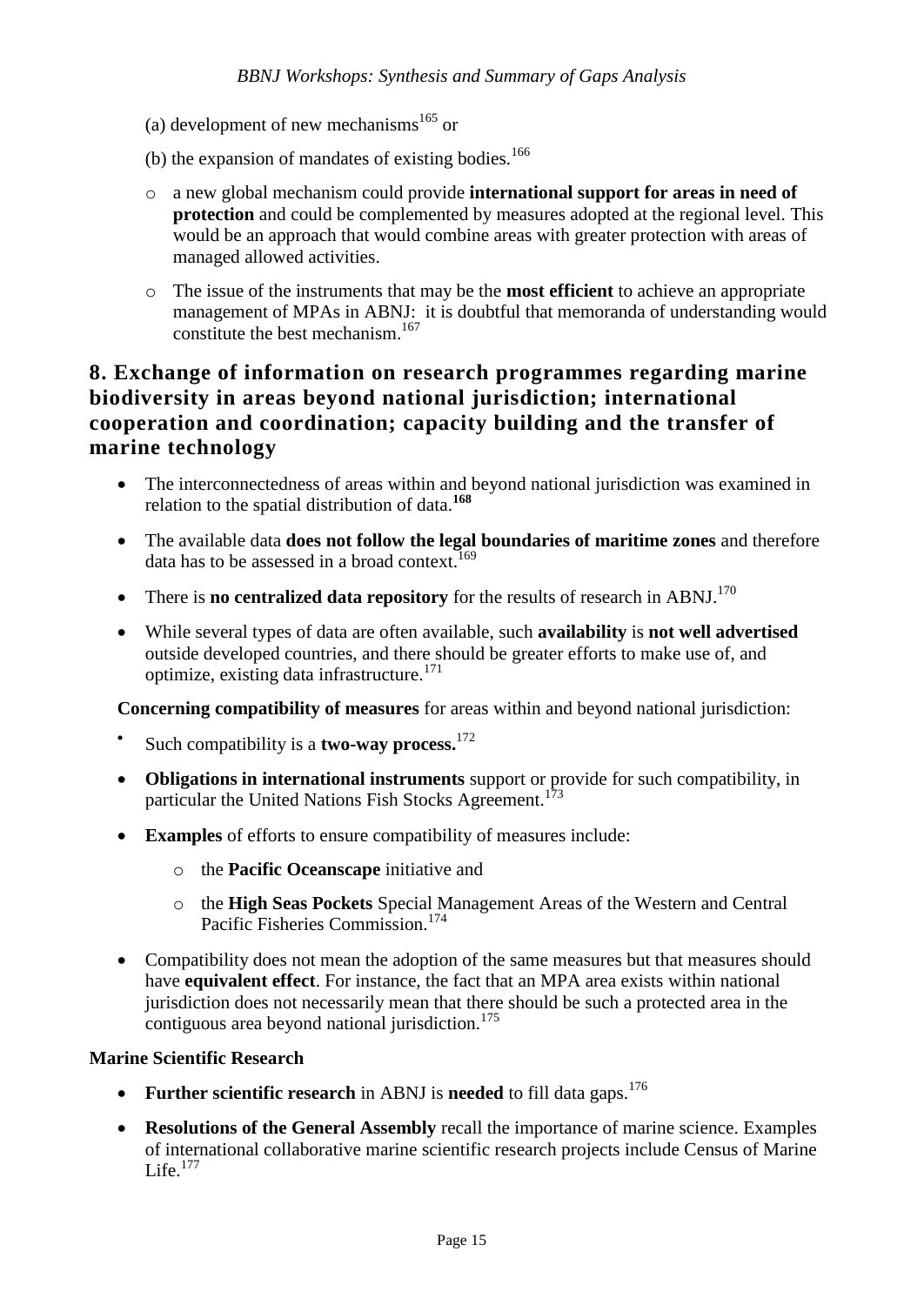- **South-South co-operation** for marine scientific research is **limited** and progress is mostly in developed regions. As a result, there is a need to increase South-South cooperation, including in relation to marine genetic resources.<sup>178</sup>
- **Capacity-building** in both developed and developing countries for marine science in ABNJ is **needed**. Funding for projects in ABNJ under the Global Environment Facility was discussed.<sup>179</sup>

#### **Technology Transfer**

- In light of the limited implementation of Part XIV of UNCLOS on the development and transfer of marine technology, there are **difficulties** in achieving technology transfer.<sup>180</sup>
- Technology transfer could take **different forms**, including **provision of software or data access**. 181
- In light of the fact that several research initiatives are **independent**, there is a **need for global mechanisms** for technology transfer and data sharing, as well as to protect **commercially confidential data** and **address data access**, including through data protocols.
- $\bullet$ The **Intergovernmental Science-Policy Platform on Biodiversity and Ecosystem Services** could have a role in data and information sharing. The role of the **clearing-house mechanism** under the Intergovernmental Oceanographic Commission of UNESCO may be a more appropriate option. The establishment of a mechanism for sharing of marine scientific research data should be included in the post-2015 development agenda.<sup>182</sup>
- **Direct participation in joint research projects** is more effective, in terms of building capacity, than information sharing. Increased cooperation between regional institutions, regional training programmes and workshops, mentoring, partnership, linkages between North and South regional institutions and global scholarships are beneficial. Capacitybuilding should not be considered as a single activity but as complex series of inter-related activities. Sustainable capacity-building activities are needed.<sup>183</sup>

- $<sup>5</sup>$  Report, para. 15.</sup>
- $6$  Report, para. 28.
- $<sup>7</sup>$  Report, para. 13.</sup>
- <sup>8</sup> Report, para. 23.
- $<sup>9</sup>$  Report, para. 23.</sup>
- $10$  Report, para. 23.

<sup>&</sup>lt;sup>1</sup> Intersessional Workshops aimed at improving understanding of the issues and clarifying key questions as an input to the work of the Working Group in accordance with the terms of reference annexed to General Assembly resolution 67/78: Summary of proceedings prepared by the co-Chairs of the Working Group (Advance, Unedited version). At [http://www.un.org/depts/los/biodiversityworkinggroup/documents/BBNJ\\_Worshops.pdf](http://www.un.org/depts/los/biodiversityworkinggroup/documents/BBNJ_Worshops.pdf) (Report).

This report was produced for WWF and the High Seas Alliance by Duncan Currie, a panelist in Workshop II.

 $<sup>2</sup>$  Report, para. 53.</sup>

 $3$  Report, para. 53.

 $<sup>4</sup>$  Report, para. 13.</sup>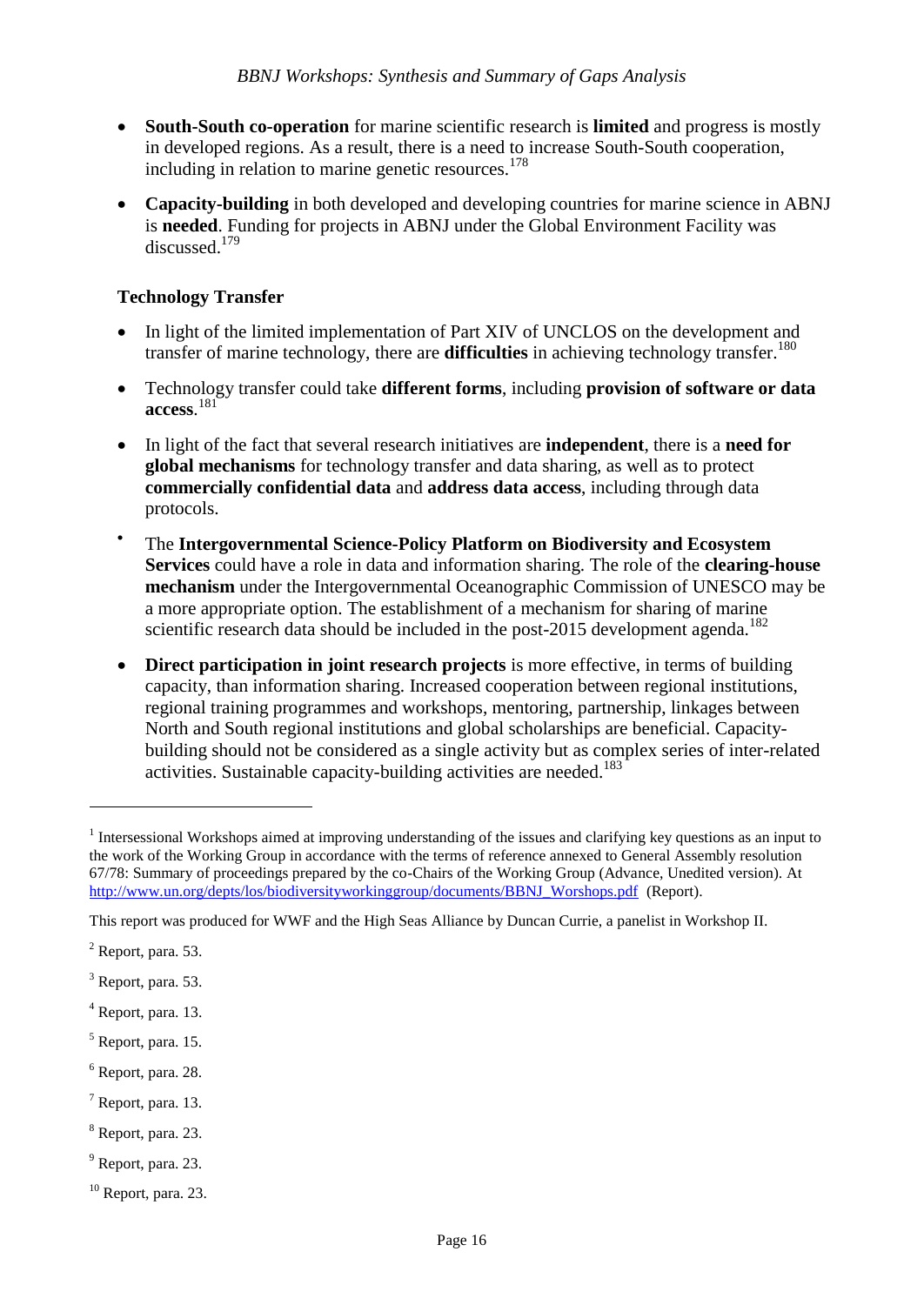Report, para. 31.

 $\overline{a}$ 

- Report, para. 34.
- Report, para. 34.
- Report, para. 53.

<sup>15</sup> A patent troll is a person or company that enforces its patents against one or more alleged infringers in an unduly aggressive or opportunistic way, often with no intention to manufacture or market the product.

<sup>16</sup> A thicket is dense web of overlapping intellectual property rights that a company must hack its way through in order to actually commercialize new technology.

- Report, para. 51.
- Report, para. 46.
- Report, para. 47.
- Report, para. 53
- Report, para. 55.
- Report, para. 55.
- Report, para. 65.
- Report, para, 96.
- Report, para. 121.
- Report, para. 124.
- Report, para. 123.
- Report, para. 111.
- Report, para. 66.
- Report, para. 67.
- Report, para. 71.
- Report, para. 91.
- Report, para. 91.
- Report, para. 69.
- Report, para. 96.
- Report, para. 73.
- Report, para. 74.
- Report, para. 76.
- Report, para. 76.

<sup>40</sup> Regular Process for Global Reporting and Assessment of the State of the Marine Environment, including Socio-Economic Aspects. Report, para. 76.

- Report, para. 76.
- Report, para. 79.
- Report, para. 80.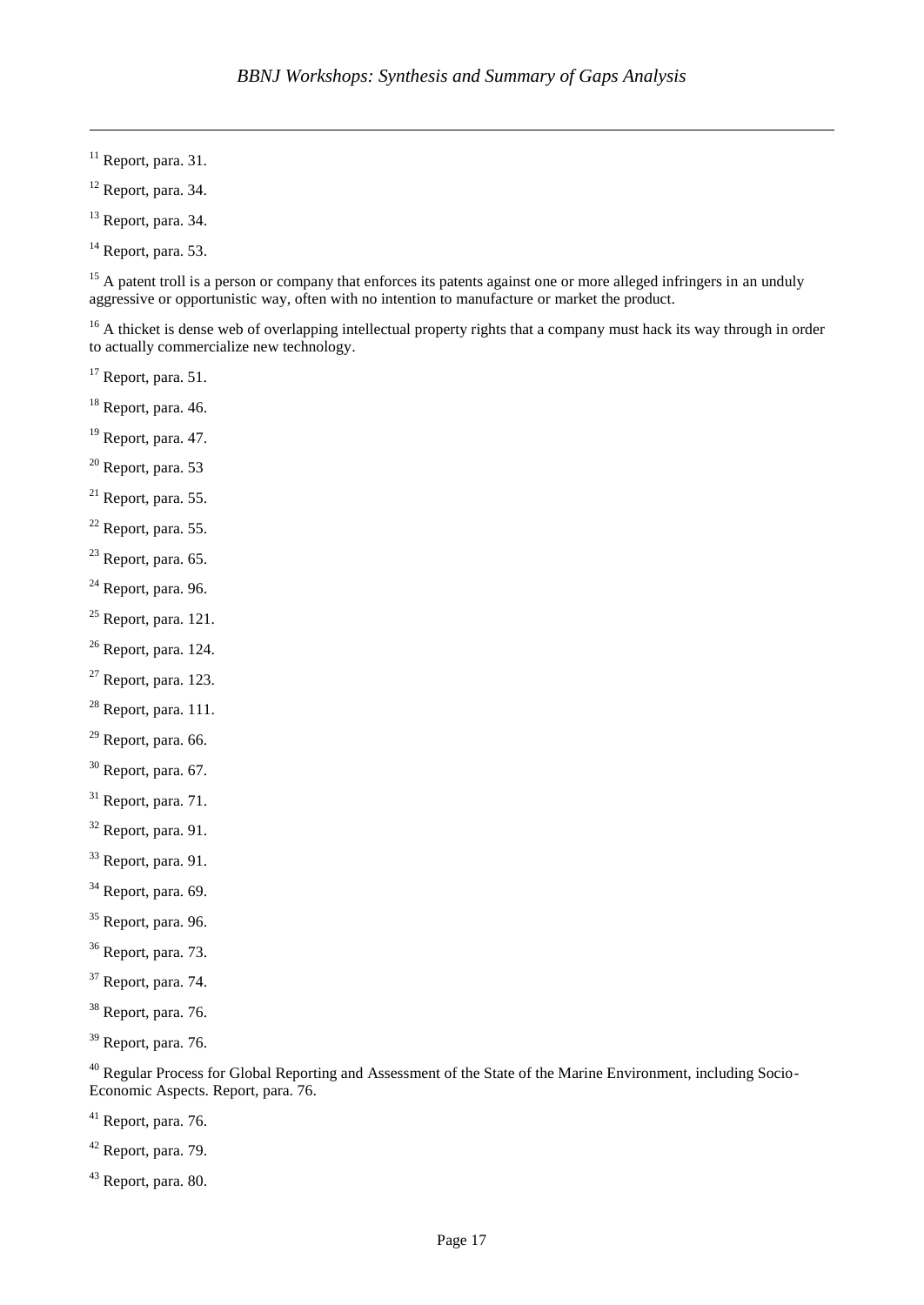Report, para. 81.

 $\overline{a}$ 

- Report, para. 84.
- Report, para. 85.
- Report, para. 90.
- Report, para. 91.
- Report, para. 92.
- Report, para. 94.
- Report, para. 97.
- Report, para. 97.
- Report, para. 99.
- Report, para. 100.
- Report, para. 102.
- Report, para. 103.
- Report, para. 105.
- Report, para. 114.
- Report, para. 108.
- Report, para. 109.
- Report, para. 109.
- Report, para. 110.
- Report, para. 111.
- Report, para. 113.
- Report, para. 115.
- Report, para. 116.
- Report, para. 116.
- Report, para. 117.
- Report, para. 117.
- Report, para. 119.
- Report, para. 122.

 Intersessional Workshops aimed at improving understanding of the issues and clarifying key questions as an input to the work of the Working Group in accordance with the terms of reference annexed to General Assembly resolution 67/78: Summary of proceedings prepared by the co-Chairs of the Working Group (Advance, Unedited version). At [http://www.un.org/depts/los/biodiversityworkinggroup/documents/BBNJ\\_Worshops.pdf](http://www.un.org/depts/los/biodiversityworkinggroup/documents/BBNJ_Worshops.pdf) (Report).

This report was produced by WWF for the High Seas Alliance with the assistance of Duncan Currie, a panelist in Workshop II.

 The gaps are reported by panellists or in comments made following the panels. Qualifications such as 'panelists suggested that' are omitted for brevity and clarity; reference should be made to the original Report for attribution information. The information reported here reflects information provided at the Workshops including the opinions of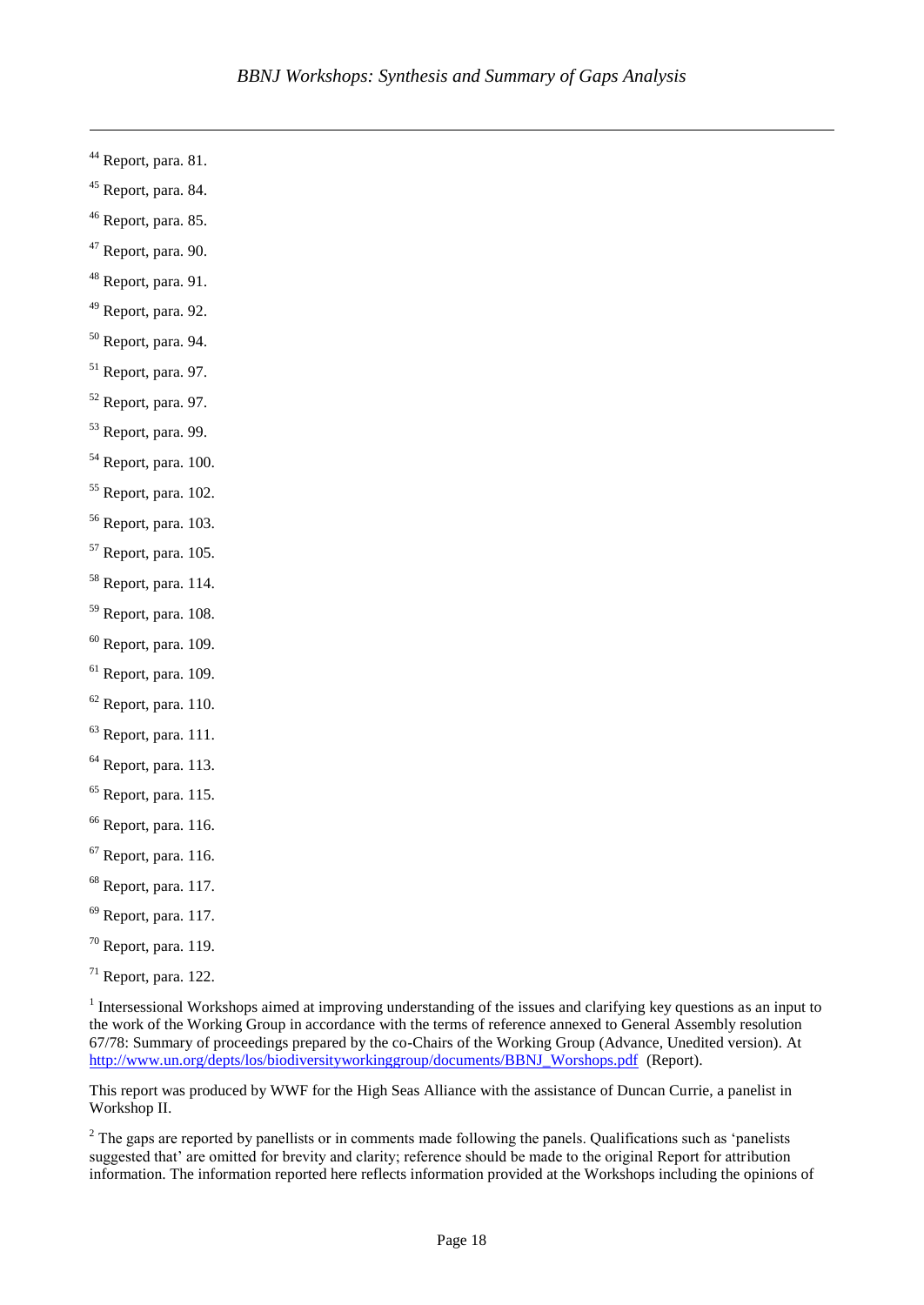various panellists and commentators and does not necessarily represent the views of the High Seas Alliance or its members.

Report, para. 13.

 $\overline{a}$ 

- $<sup>4</sup>$  Report, para. 13.</sup>
- $<sup>5</sup>$  Report, para. 15.</sup>
- Report, para. 15.
- $<sup>7</sup>$  Report, para. 20.</sup>
- Report, para. 20.
- <sup>9</sup> Report, para. 21.
- Report, para. 22.
- Report, para. 23.
- Report, para. 23.
- Report, para. 23.
- Report, para. 23.
- <sup>15</sup> Report, para. 25.
- <sup>16</sup> Report, para. 26.
- Report, para. 28.
- Report, para. 28.
- Report, para. 28.
- Report, para. 29.
- Report, para. 30.
- Report, para. 31.
- Report, para. 33.
- Report, para. 33.
- Report, para. 33.
- Report, para. 34.
- Report, para. 34.
- Report, para. 35.

<sup>29</sup> The provisions of Part XIII related to the participation of coastal States' scientists and to data, samples and research results reflected a counterpart to the possibility for a researching State to access areas under the jurisdiction of a coastal State and use its natural resources rather than benefit sharing. Report, para. 35.

- Report, para. 36.
- Report, para. 36.
- Report, para. 36.
- Report, para. 36.
- Report, para. 36.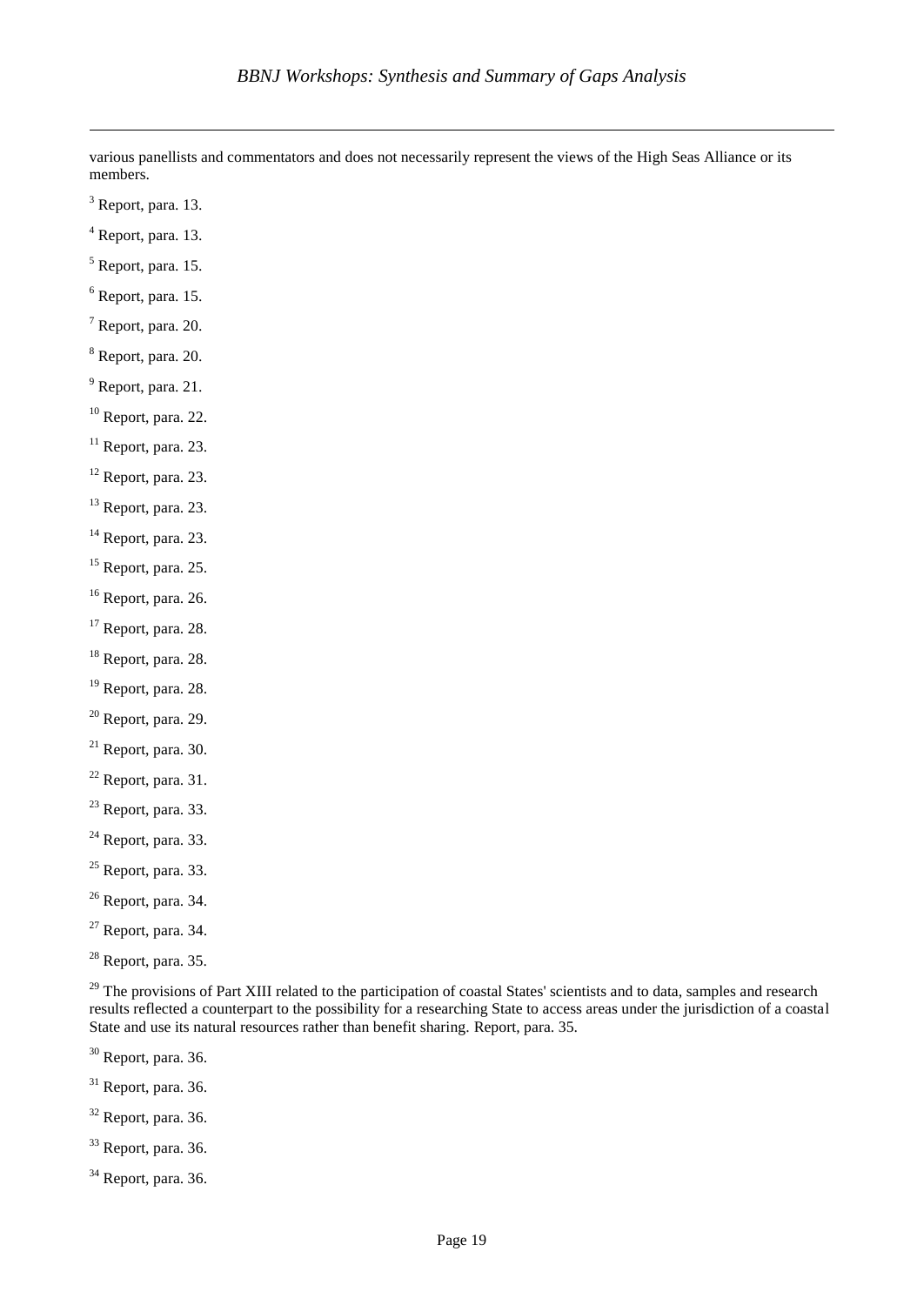Report, para. 36.

 $\overline{a}$ 

- Report, para. 37.
- Report, para. 37.
- Report, para. 37.
- Report, para. 37.
- Report, para. 38.
- Report, para. 38.
- Report, para. 39.
- Report, para. 39.
- Report, para. 39.
- Report, para. 39.
- Report, para. 39.
- Report, para. 39.

<sup>48</sup> A patent troll is a person or company that enforces its patents against one or more alleged infringers in an unduly aggressive or opportunistic way, often with no intention to manufacture or market the product.

<sup>49</sup> A thicket is dense web of overlapping intellectual property rights that a company must hack its way through in order to actually commercialize new technology.

- Report, para. 41.
- Report, para. 41.
- Report, para. 41.
- Report, para. 41.
- Report, para. 42.
- <sup>55</sup> Agreement on Trade Related Aspects of Intellectual Property Rights

<sup>56</sup> Report, para. 42. Art 66.1 provides that "In view of the special needs and requirements of least-developed country Members, their economic, financial and administrative constraints, and their need for flexibility to create a viable technological base, such Members shall not be required to apply the provisions of this Agreement, other than Articles 3, 4 and 5, for a period of 10 years from the date of application as defined under paragraph 1 of Article 65. The Council for TRIPS shall, upon duly motivated request by a least-developed country Member, accord extensions of this period."

- Report, para. 42.
- Report, para. 43.
- Report, para. 43.
- Report, para. 44.
- $<sup>61</sup>$  Report, para. 45.</sup>
- Report, para. 45.
- Report, para. 46.
- Report, para. 46.
- Report, para. 46.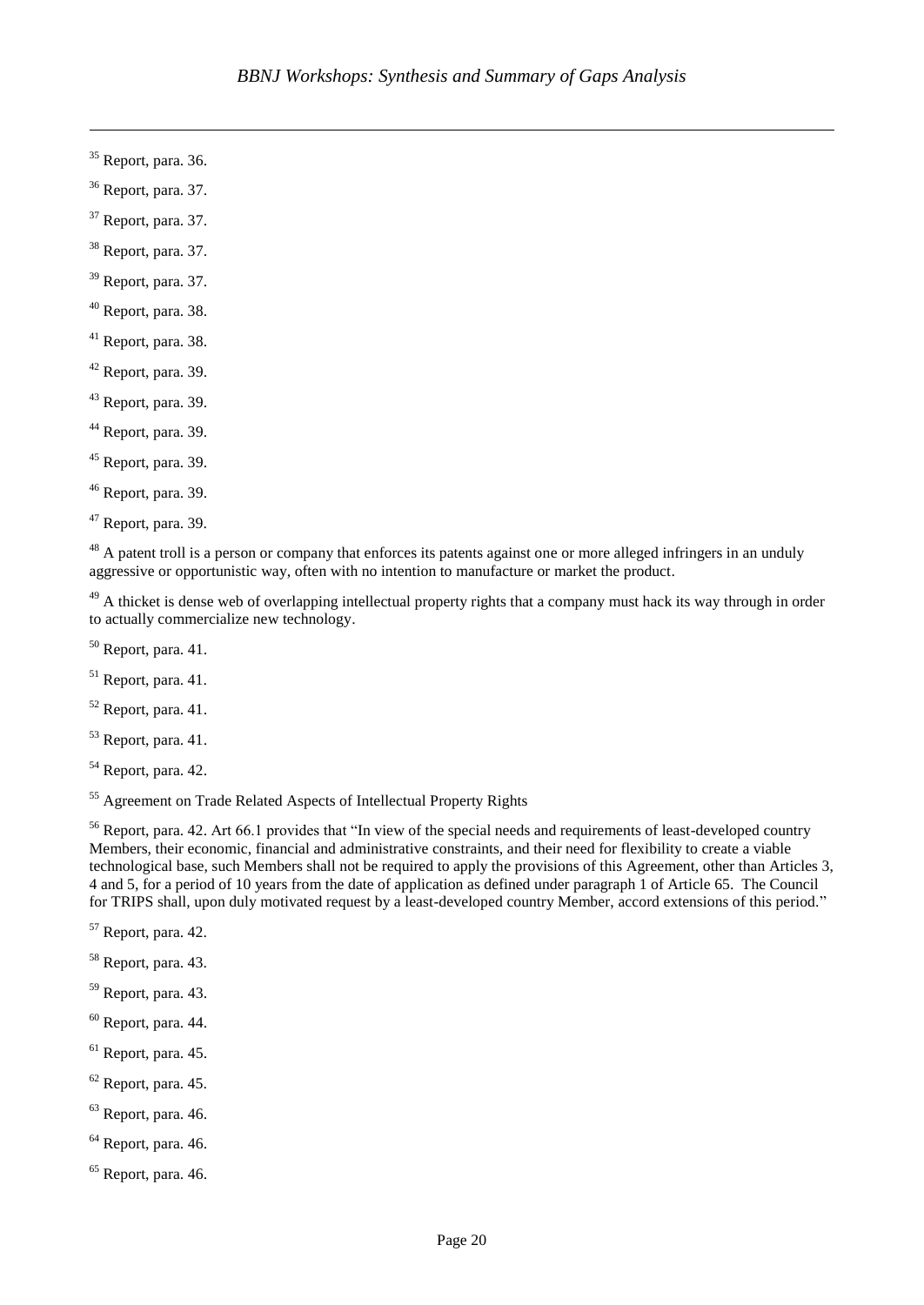Report, para. 46.

 $\overline{a}$ 

- Report, para. 47.
- Report, para. 47.
- Report, para. 49.
- Report, para, 49.
- Report, para. 49.
- Report, para. 50.
- Report, para. 50.
- Report, para. 50.
- $^{75}$  Report, para. 51.
- Report, para. 51.
- Report, para. 51.

CBD Article 16.1 reads "Article 16. Access to and Transfer of Technology:

1. Each Contracting Party, recognizing that technology includes biotechnology, and that both access to and transfer of technology among Contracting Parties are essential elements for the attainment of the objectives of this Convention, undertakes subject to the provisions of this Article to provide and/or facilitate access for and transfer to other Contracting Parties of technologies that are relevant to the conservation and sustainable use of biological diversity or make use of genetic resources and do not cause significant damage to the environment." Reference should also be made to Article 16.2-16.5.

- Report, para. 51.
- Report, para. 51.
- Report, para. 52
- Report, para. 53
- Report, para. 53
- Report, para. 53
- <sup>85</sup> Report, para. 55.
- Report, para. 57.
- Report, para. 57.
- Report, para. 58.
- Report, para. 61.
- Report, para. 62.
- Report, para. 63.
- Report, para. 65.
- <sup>93</sup> Report, para. 66.
- <sup>94</sup> Report, para. 66.
- Report, para. 67.
- <sup>96</sup> Report, para. 68.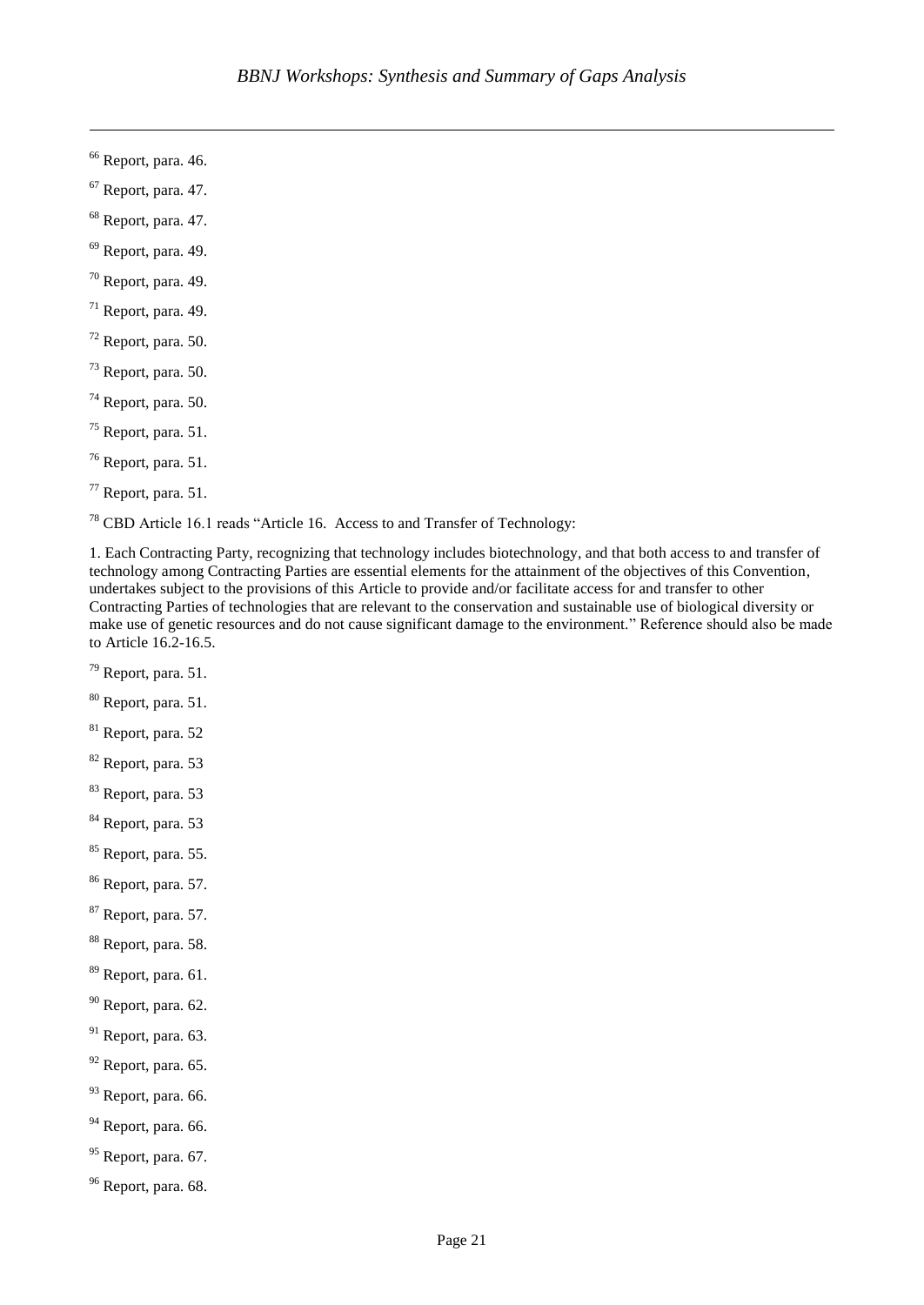Report, para. 69.

- Report, para. 70.
- Report, para. 71.
- Report, para. 72.
- Report, para. 73.
- Report, para. 74.
- Report, para. 75.
- Report, para. 75.
- Report, para. 76.
- Report, para. 76.
- Report, para. 76.
- Report, para. 76.
- Report, para. 76.
- Report, para. 78.
- Report, para. 79.
- Report, para. 80.
- Report, para. 81.
- Report, para. 82.
- Report, para. 82.
- Report, para. 82.
- Report, para. 83.
- Report, para. 83.
- Report, para. 83.
- Report, para. 84.
- Report, para. 84.
- Report, para. 85.
- Report, para. 87.
- Report, para. 88.
- Report, para. 89.
- Report, para. 90.
- Report, para. 91.
- Report, para. 91.
- Report, para. 92.
- <sup>130</sup> Report, para. 93.
- Report, para. 94.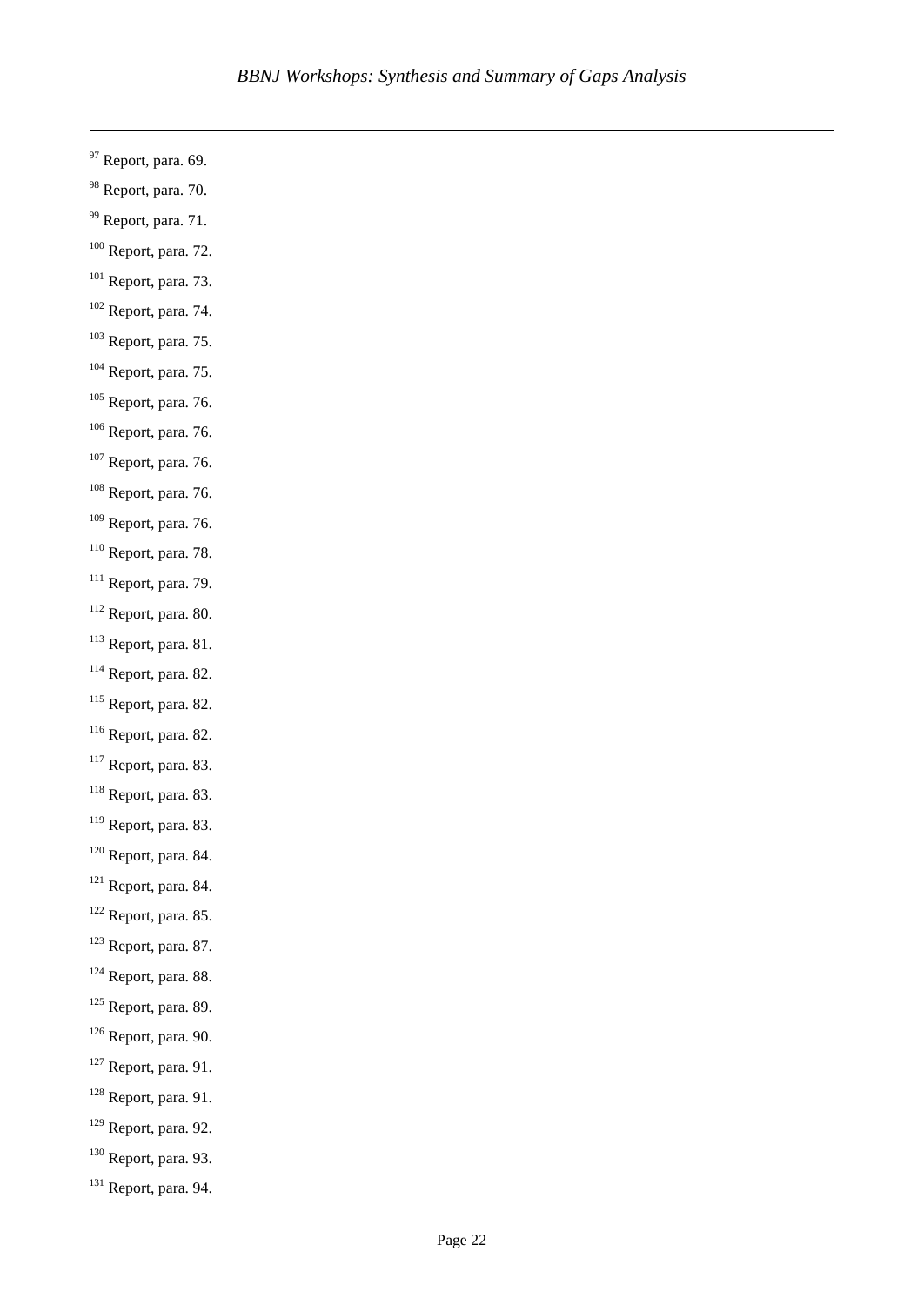Report, para. 96.

- Report, para. 96.
- Report, para. 96.
- <sup>135</sup> Report, para. 97.
- Report, para. 97.
- Report, para. 97.
- Report, para. 98.
- Report, para. 99.
- Report, para. 99.
- Report, para. 100.
- Report, para. 101.
- Report, para. 102.
- Report, para. 102.
- Report, para. 103.
- Report, para. 105.
- Report, para. 106.
- Report, para. 108.
- Report, para. 109.
- Report, para. 109.
- <sup>151</sup> Report, para. 110.
- Report, para. 111.
- Report, para. 112.
- Report, para. 113.
- Report, para. 114.
- Report, para. 115.
- <sup>157</sup> Report, para. 116..
- Report, para. 116.
- Report, para. 116.
- Report, para. 116.
- <sup>161</sup> Report, para. 117.
- Report, para. 117.
- Report, para. 117.
- Report, para. 118.
- Report, para. 119.
- Report, para. 119.